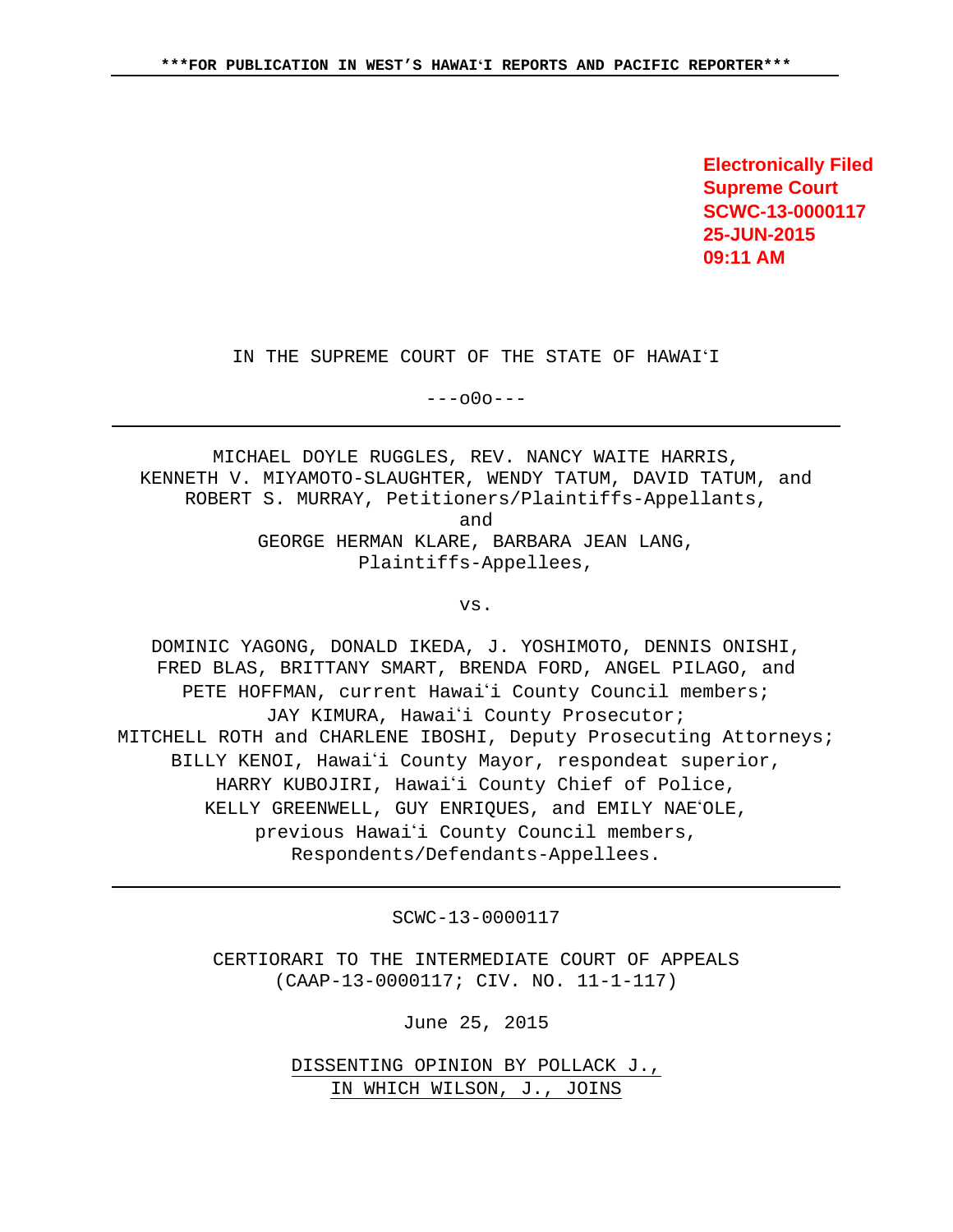This case concerns judicial review of a county ordinance enacted by Hawaiʻi County voters pursuant to the voter initiative process set forth in the Hawaiʻi County Charter. The ordinance expressly provides that if any of its provisions conflict with state law, the conflicting provisions shall be deemed advisory or be severed, preserving the ordinance as an expression of the will of the people. By application of these corrective provisions to resolve any potential conflict, the ordinance is maintained as an expression of the voters' view that the investigation and prosecution of certain minor cannabis offenses should be the lowest priority for local law enforcement and that scarce government resources should instead be allocated to "necessities such as education and health care."

Accordingly, because the corrective provisions preserve the will of the voters and forestall any conflict between the ordinance and state law, I dissent from the majority's invalidation of the ordinance in its entirety.

### **I. Background**

### **a. The County's Power to Enact Ordinances**

The county's delegation of authority from the state to "frame and adopt a charter for its own self-government" is expressly set forth in Article VIII of the Hawai'i Constitution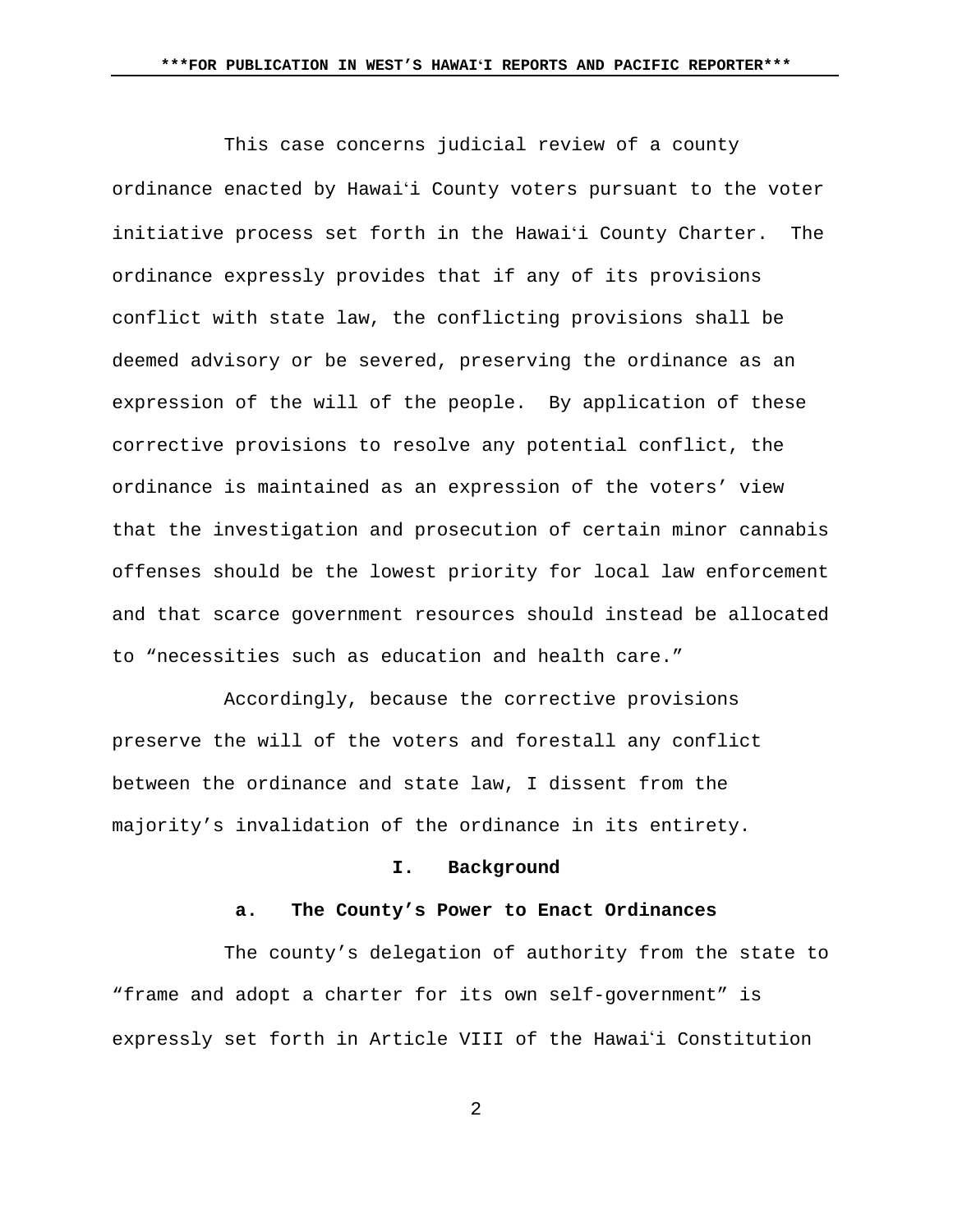which delineates, and limits, the grant of power from the state to its political subdivisions. Haw. Const. § art. 8, § 2. Pursuant to the constitution, once adopted, charter provisions with respect to the county's "executive, legislative and administrative structure and organization shall be superior to statutory provisions, subject to the authority of the legislature to enact general laws allocating and reallocating powers and functions." Id.

In accordance with Article VIII of the Hawai'i Constitution, the state legislature enacted HRS § 46-1.5 to allocate general powers, subject to limitation, to the counties. See Richardson v. City & Cnty. of Honolulu, 76 Hawai'i 46, 59-60, 868 P.2d 1193, 1206-07 (1994) (discussing legislative evolution of HRS § 46-1.5). Among the powers granted to the counties by the legislature is the power "to enact ordinances deemed necessary to protect health, life, and property, and to preserve the order and security of the county and its inhabitants on any subject or matter not inconsistent with, or tending to defeat, the intent of any state statute where the statute does not disclose an express or implied intent that the statute shall be exclusive or uniform throughout the State." $1$  HRS § 46-1.5(13).

<span id="page-2-0"></span> $\overline{a}$ 

 $1$  This court, in Richardson, set forth a two-part test, discussed (. . . continued)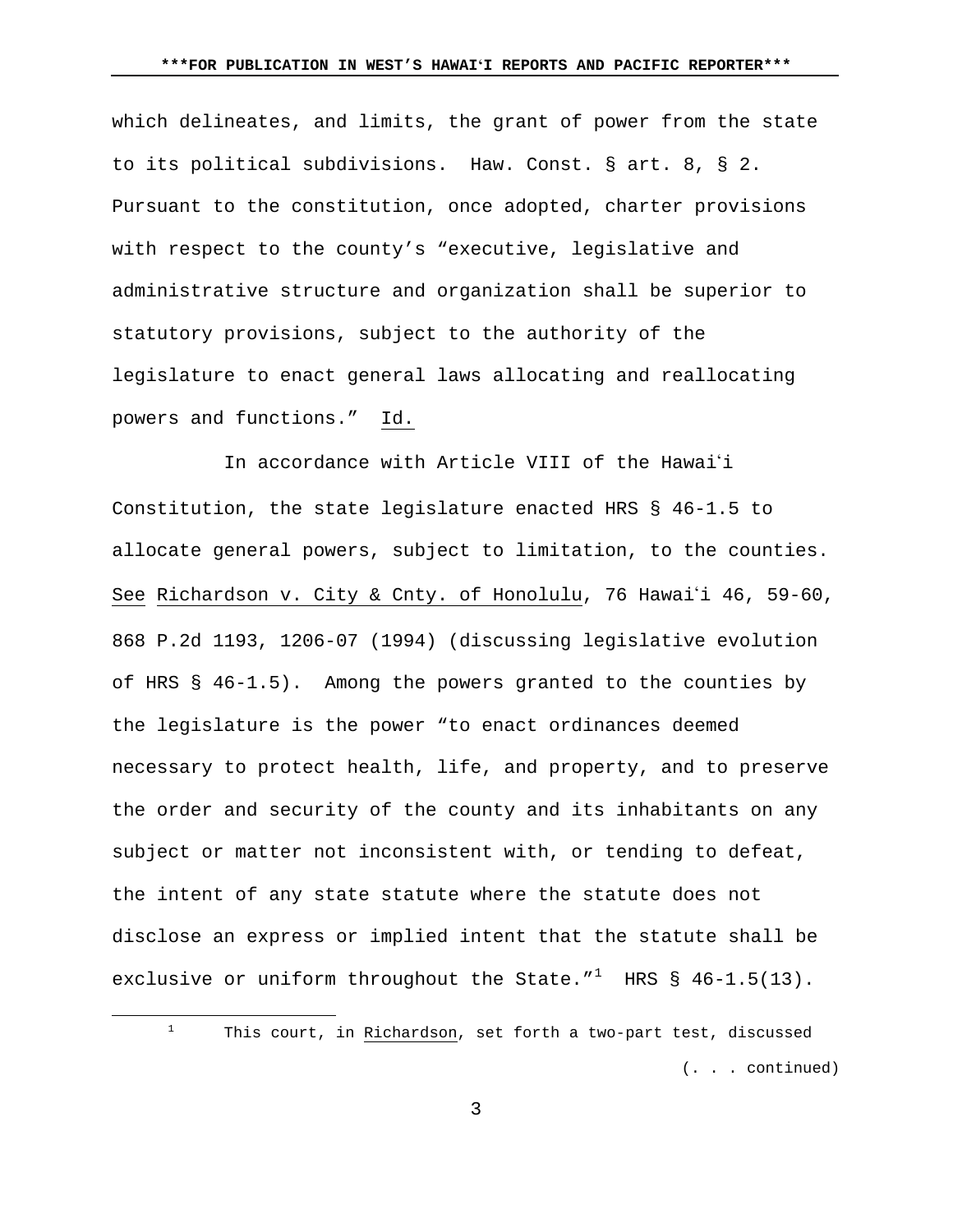In each of the four counties within the State of Hawai'i, an ordinance may be enacted through two legislative processes: first, by the majority vote by the members of a County Council and second, as each county's "legislative structure includes the people and their power to enact legislation through popular vote,  $\frac{1}{2}$  $\frac{1}{2}$  $\frac{1}{2}$  by majority vote of the citizens of a county. Kaiser Hawaii Kai Dev. Co. v. City & Cnty. of Honolulu, 70 Haw. 480, 496, 777 P.2d 244, 253 (1989). Accordingly, pursuant to HRS § 46-15(13), a county council or the citizens of a particular county through voter initiative may enact any ordinance believed to be necessary to protect health, life and property, and to preserve the order and security of the county, subject only to the condition that the subject ordinance is not preempted under the limitations set forth in HRS § 46- 1.5(1[3](#page-3-1)) or HRS § 50-15 as applied through the Richardson test.<sup>3</sup>

(continued . . .)

Ĩ.

(. . . continued)

infra, to determine whether an ordinance meets the limitations on the power to enact ordinances enumerated in HRS § 46-1.5(13).

<span id="page-3-0"></span>Each county within the State of Hawai'i has adopted a charter--"the organic law of the county"—providing its citizens with the power to enact ordinances through voter initiative. See Maui County Charter, Article 11; Kauai County Charter, Article 23; Revised Charter of Honolulu, Article 3, Chapter 4; and Hawai'i County Charter, Article 6.

<span id="page-3-1"></span><sup>&</sup>lt;sup>3</sup> In addition to limitations on the power to enact ordinances under HRS § 46-1.5(13), HRS § 50-15 bars charter provisions or ordinances that conflict with state law on matters of statewide concern and interest. Such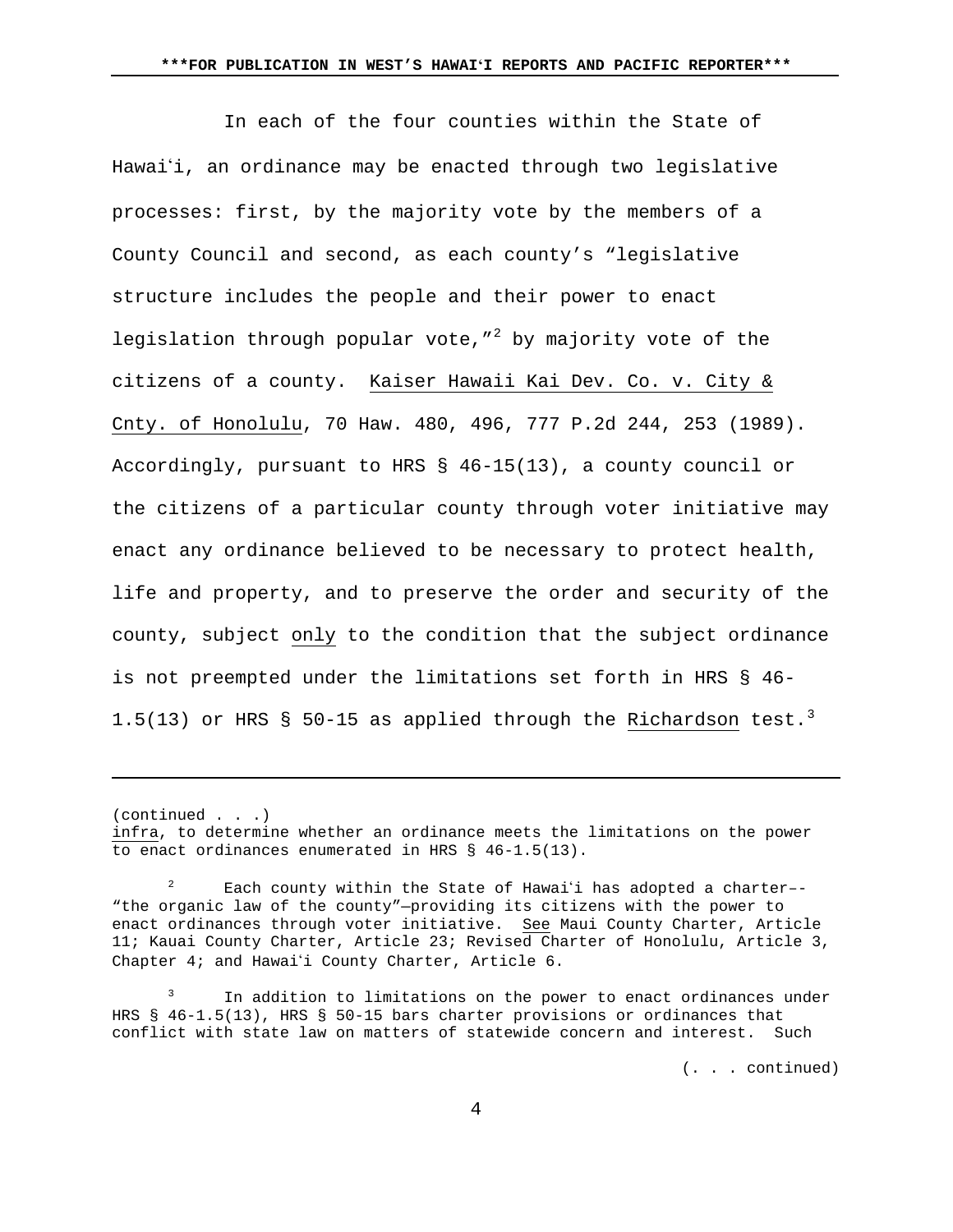#### **b. Lowest Law Enforcement Priority of Cannabis Ordinance**

In November 2008, the citizens of Hawai'i County exercised their right, pursuant to Article VI of the Hawai'i County Charter, to enact county ordinances through voter initiative.<sup>[4](#page-4-0)</sup> Among the initiatives passed by voters in Hawaiʻi County during the 2008 election was an ordinance, entitled, "the Lowest Law Enforcement Priority of Cannabis Ordinance" ("LLEP" or "the Ordinance"), $5$  that sought to achieve two primary objectives.<sup>[6](#page-4-2)</sup>

(continued . . .)

Ĩ.

conflict is effectively addressed by and subsumed under the second prong of the Richardson preemption test, which provides that an ordinance may be preempted if it conflicts with state law. See Richardson, 76 Hawai'i at 62, 66, 868 P.2d at 1209, 1213. Thus, because HRS § 50-15 is not a discrete basis for invaliding the LLEP, it need not be addressed independently from the Richardson analysis. See id.

<span id="page-4-0"></span><sup>4</sup> Among the powers enumerated in the charter is the power vested in the citizens of the county to enact ordinances through voter initiative and referendum. Hawai'i County Charter, Article VI (2010). The Hawai'i County Charter generally provides that "no enumeration of powers in [the] charter shall be deemed exclusive or restrictive." Hawai'i County Charter Article II, Section 2-1. Although the people may enact ordinances through voter initiative, the County Council retains the power to amend or repeal a voter initiative by a two-thirds majority vote. Hawai'i County Charter, Article XI, Section  $11-7(d)$ .

<span id="page-4-1"></span><sup>5</sup> The Ordinance, No. 08-181, was subsequently codified as Article 16, Chapter 14 of the Hawai'i County Code.

<span id="page-4-2"></span> $6$  As discussed infra, the voters enacted the LLEP to, inter alia, provide law enforcement more time and resources to focus on serious crimes, allow the court systems to run more efficiently, and provide more funding for education and health care. LLEP § 14-98.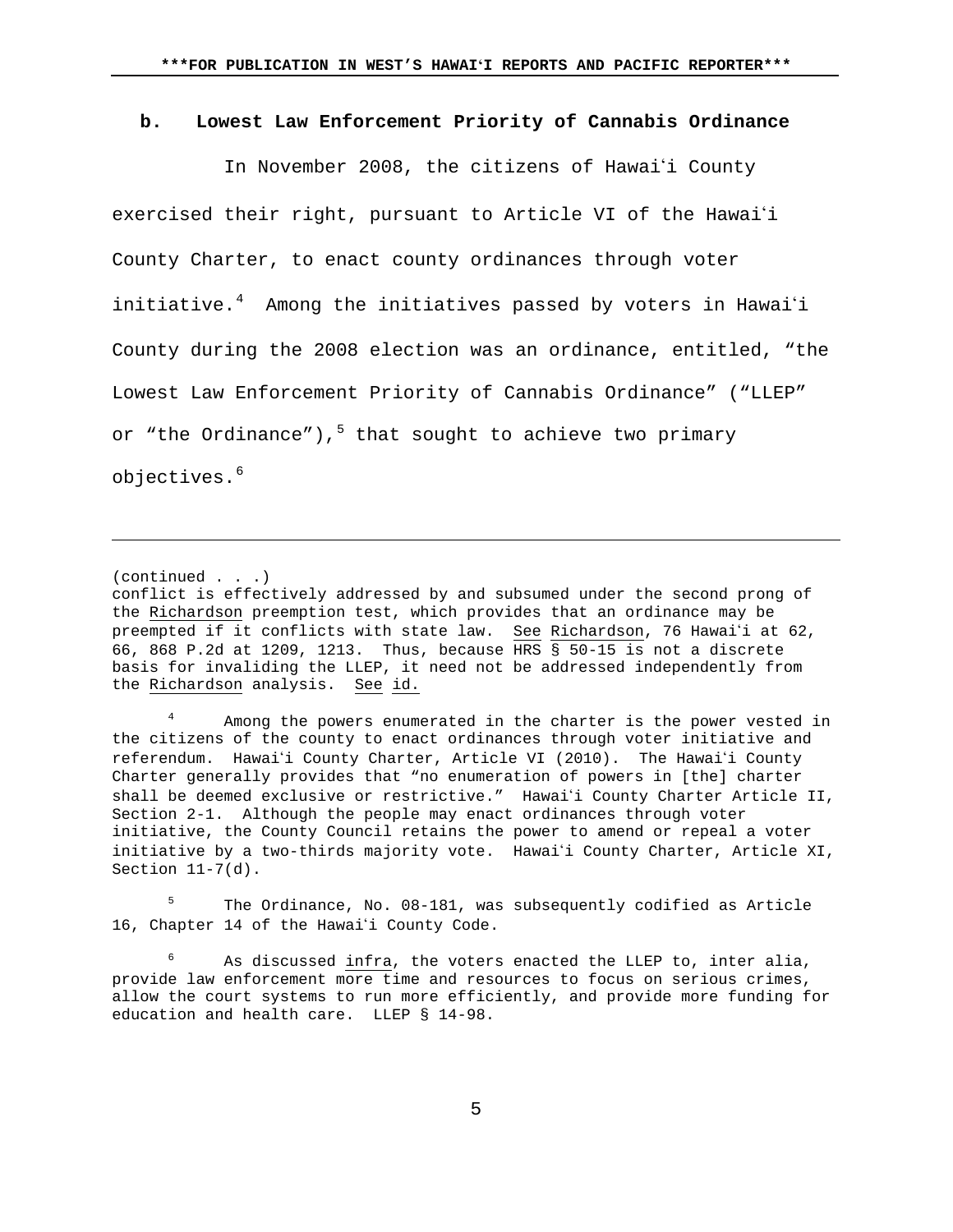First, the voters enacted the Ordinance to express their view that the investigation and prosecution of small quantities of cannabis used or possessed by adults within their private residences should be the lowest priority for law enforcement within Hawaiʻi County. $^7$  $^7$  LLEP §§ 14-98, -104. Rather than allocating and expending limited law enforcement and prosecutorial resources on the enforcement of offenses involving possession of cannabis by adults on private property, the voters conveyed their strong desire for those resources to be focused on more serious crimes, specifying for instance that "methamphetamine is a growing problem in our community." LLEP §§ 14-96(1)-(3), -97(f), -99, -103. The voters accordingly sought to inform their county government representatives that the voters believed "funding for necessities such as education and health care" to be a greater priority than prosecuting the type of cannabis offenses covered by the Ordinance. $8$  LLEP  $\delta$  14-96(4).

 $\overline{a}$ 

<span id="page-5-0"></span>The Ordinance applies only to possession or cultivation of up to twenty-four cannabis plants, or the dried equivalent of up to twenty-four plants, for adult personal use, i.e., "the use of cannabis on private property by" individuals twenty-one years of age or older. LLEP § 14-98.

<span id="page-5-1"></span>The Ordinance specifically excludes distribution or sale of cannabis; any use, sale, or distribution on public property; driving under the influence; and "the commercial trafficking of cannabis, or the possession of amounts of cannabis in excess of the amounts defined as being appropriate for adult personal use." LLEP § 14-98.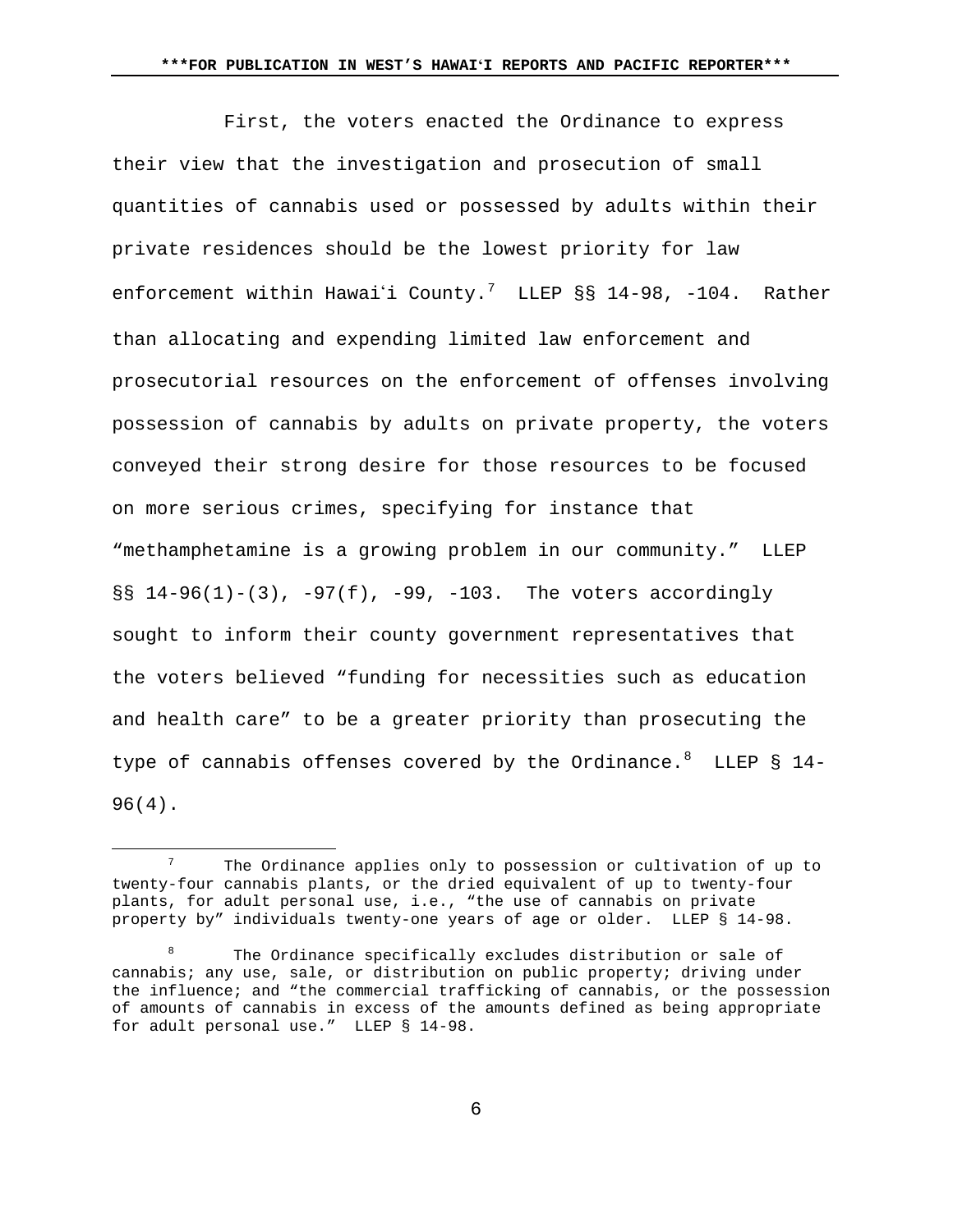In addition to serving as a clear expression of the will of the people, the Ordinance contains directive provisions that guide and constrain enforcement and prosecution of offenses falling under its purview.<sup>[9](#page-6-0)</sup> LLEP §§ 14-99, -100, -101. For example, the LLEP places limitations on government entities as to funding, investigation, and prosecution of offenses covered by the Ordinance. LLEP §§ 14-99, -101. Additionally, the LLEP provides for specific action by county officials, including the publication of an annual report and the creation of procedures to enforce the Ordinance. LLEP §§ 14-102, -103. Thus, the Ordinance has dual objectives--first, to express the will of the citizens of Hawai'i County with regard to the prioritization of law enforcement and prosecutorial resources and, second, to effectuate the directive provisions.

Significantly, the voters approving the LLEP anticipated that certain, or even all, of the Ordinance's mandatory provisions may be found to conflict with state law and therefore included corrective provisions to preserve a primary objective of the Ordinance. LLEP §§ 14-100 -104, -105. First, the Ordinance specifically provides that if a court were to find

 $\overline{a}$ 

<span id="page-6-0"></span>LLEP provisions that direct or mandate action are referred to herein as "directive" or "mandatory" provisions.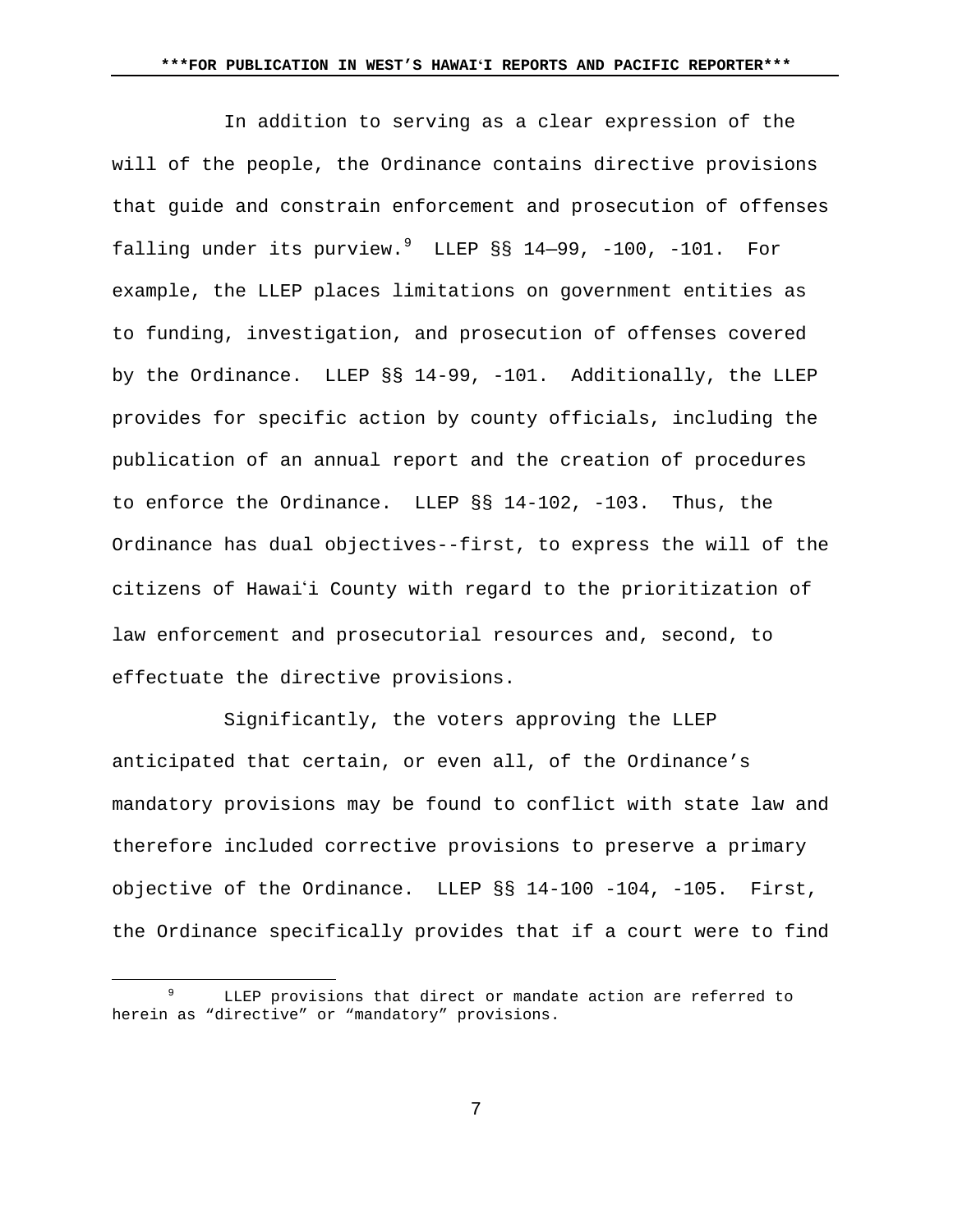that a mandatory provision may not be directed by voter initiative, then that directive provision is to be deemed advisory, and the provision is to remain as an "expression of the will of the people" that it be implemented into law by the government branch or official that has the power to do so. See LLEP § 14-104. Further, in the event that deeming a mandatory provision advisory does not resolve the conflict, the Ordinance provides that the specific conflicting LLEP provision shall be severed, so as to not affect the remainder of the Ordinance. See LLEP § 14-105. Finally, one of the Ordinance's provisions governing the prosecution of offenses covered by the Ordinance is expressly qualified as a request and is self-limiting to apply only to the extent allowed by the Hawai'i Constitution. LLEP § 14-100.

Accordingly, in order to achieve the LLEP's objectives, the voters intended for the Ordinance's directive provisions to be carried out to the extent allowable under state law. In the event that a court determines that a mandatory provision of the LLEP may not be directed by voter initiative or by action of the council, the LLEP provides that the mandatory provision is to be construed as a non-binding advisory statement expressing the will of the people.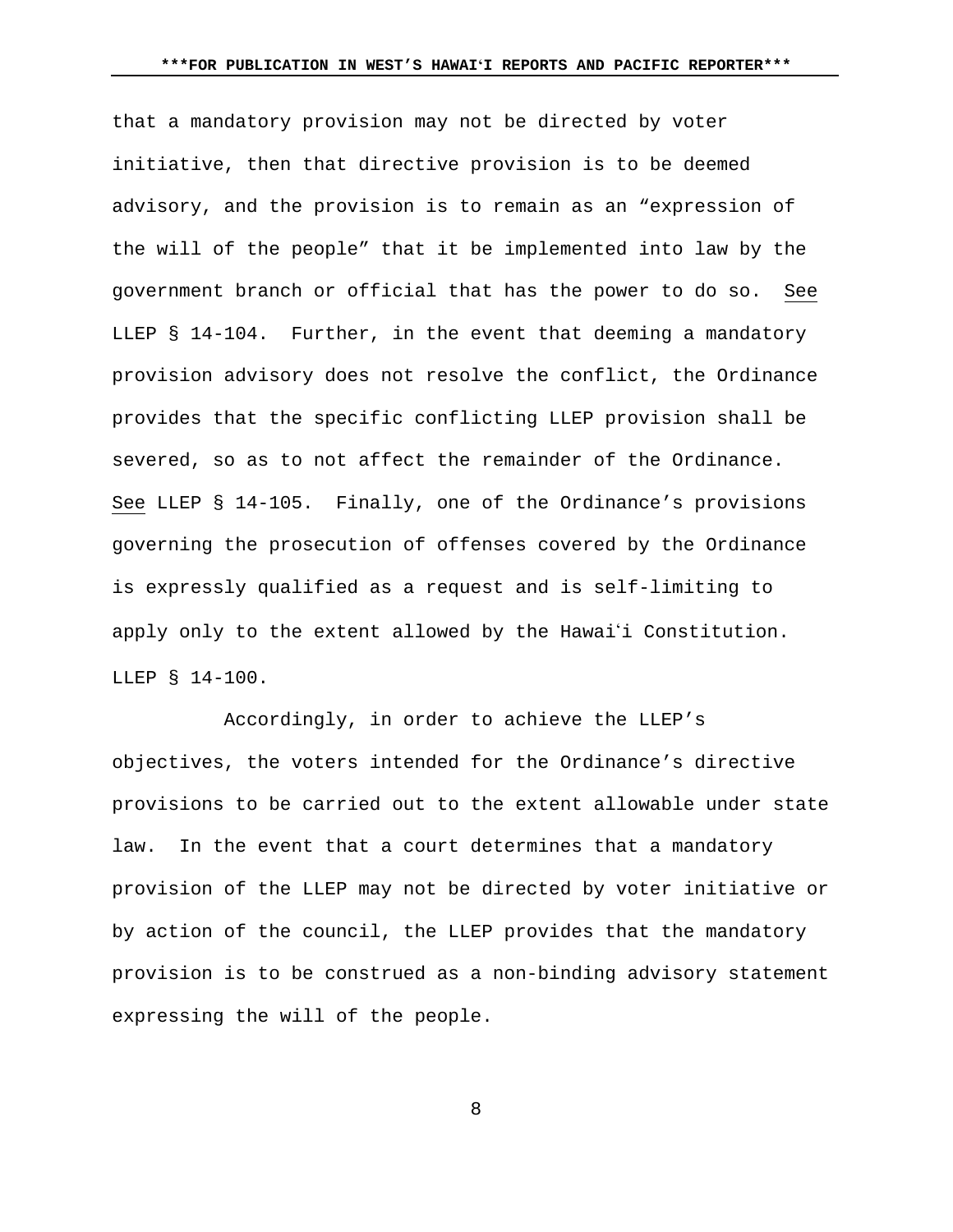## **c. Legal Challenge**

On March 24, 2011, approximately two and a half years after the LLEP was enacted by the voters, several pro se individuals (plaintiffs) jointly filed a complaint in the Circuit Court of the Third Circuit (circuit court) against numerous county officials, including members of the Hawai'i County Council, the Hawai'i County Prosecutor's Office, and the Hawai'i County Chief of Police (collectively, "defendants"), alleging that the officials had "ignored the will of the people" by failing to abide by the LLEP. The plaintiffs alleged, inter alia, that county officials continued to prosecute cannabis cases inconsistent with the LLEP's mandates and fund the prosecution and enforcement of offenses under the LLEP, "despite the people of Hawai'i County's expressed intent that desperately needed funds be allotted to maintain and support vital educational, health and infrastructure problems and programs." The plaintiffs sought injunctive relief in the form of a court order requiring county officials to abide by the Ordinance's directives, as well as punitive damages and reasonable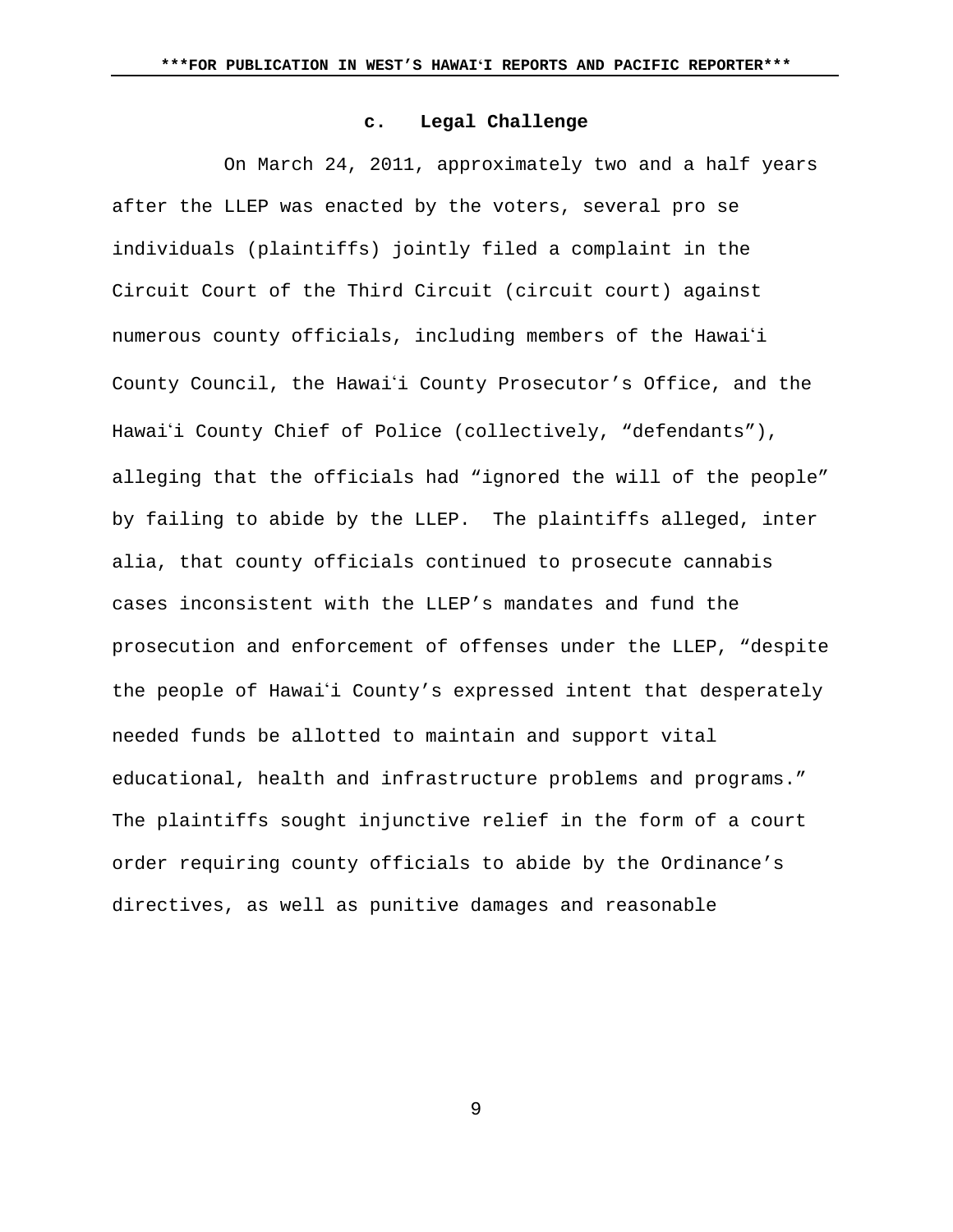compensation for their efforts and expenses related to the case.[10](#page-9-0)

The defendants subsequently moved for judgment on the pleadings, asserting that the Ordinance was void because it conflicted with state law. The defendants additionally argued that the plaintiffs lacked standing to bring a complaint and contended that the Ordinance does not create the right to bring a private cause of action for damages.

In response, the plaintiffs contended that the Ordinance does not prohibit or stop the prosecution or enforcement of criminal violations but, rather, directs the defendants to prioritize and utilize their time and resources on more important community issues. Thus, the plaintiffs maintained that the Ordinance does not conflict with state law.

 $\overline{a}$ 

<span id="page-9-0"></span> $10$  Specifically, the plaintiffs requested the following injunctive relief: (1) the police and prosecutors be ordered to immediately cease and desist investigations, arrests, or prosecutions of any person, or the search and seizure of any property, in a manner inconsistent with the LLEP; (2) the Hawai'i County Council be ordered to establish procedures for receiving grievances under Section  $14-102(1)$ ; (3) the Hawai'i County Council be ordered to publish semi-annual reports; (4) county officials be ordered to comply with the LLEP; (5) the Hawai'i County Council be required to cease authorizing or accepting funds for the purposes of investigating, citing, arresting, prosecuting, searching or seizing property, etc., related to cannabisassociated offenses as outlined in the LLEP, and that all funds allotted to police and prosecutors be withheld until it could be determined how much money had been spent presumably in violation of the LLEP; and (6) the Hawai'i County Council be ordered to hold the Hawaii County Chief of Police accountable for upholding his oath of office, or else remove the Chief of Police from office.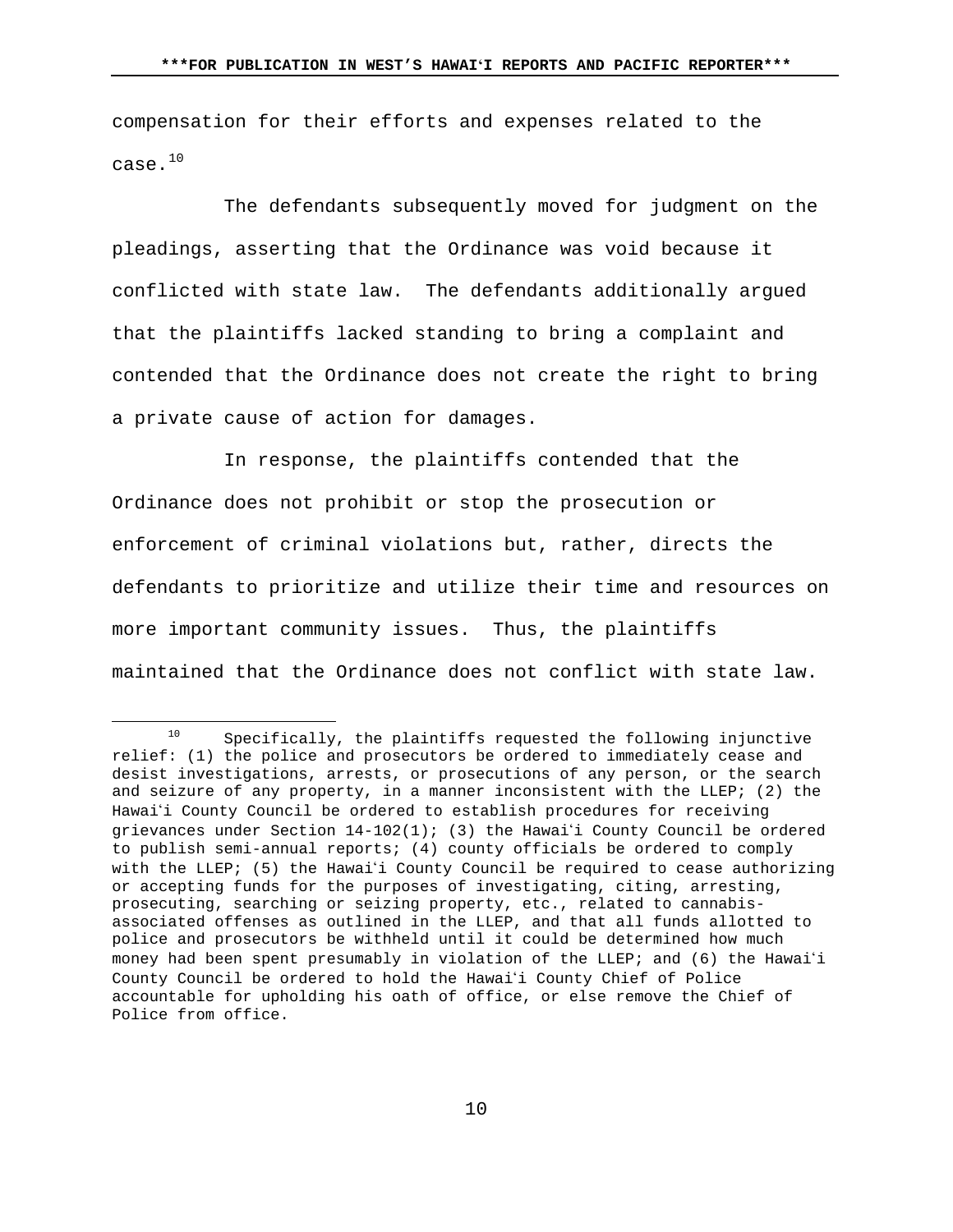In the plaintiffs' response to the defendants' proposed findings of fact and conclusions of law, the plaintiffs argued the LLEP's severability clause "guarantees that the spirit of the law remains" and that any conflicting provisions should be severed "rather than a broad ruling of unenforceability."

On November 15, 2011, the circuit court entered its Findings of Fact, Conclusions of Law and Decision and Order, which granted the defendant's motion for judgment on the pleadings. The court concluded that the entire Ordinance was preempted by state law and was thus unenforceable. The circuit court entered its Final Judgment on January 28, 2013 (judgment), which dismissed all of the claims in the plaintiffs' complaint with prejudice.

The plaintiffs appealed the circuit court's judgment to the Intermediate Court of Appeals (ICA). In their opening brief, the plaintiffs argued, inter alia, that the circuit court erred by "indiscriminately striking down the entirety of the" LLEP, thus, "quash[ing] the will of the people," even when the Ordinance clearly establishes that its provisions are severable. In response, the defendants maintained that provisions of the Ordinance cannot be severed because the entirety of the LLEP is inconsistent with state law and thus the Ordinance is unconstitutional and void. In their reply brief, the plaintiffs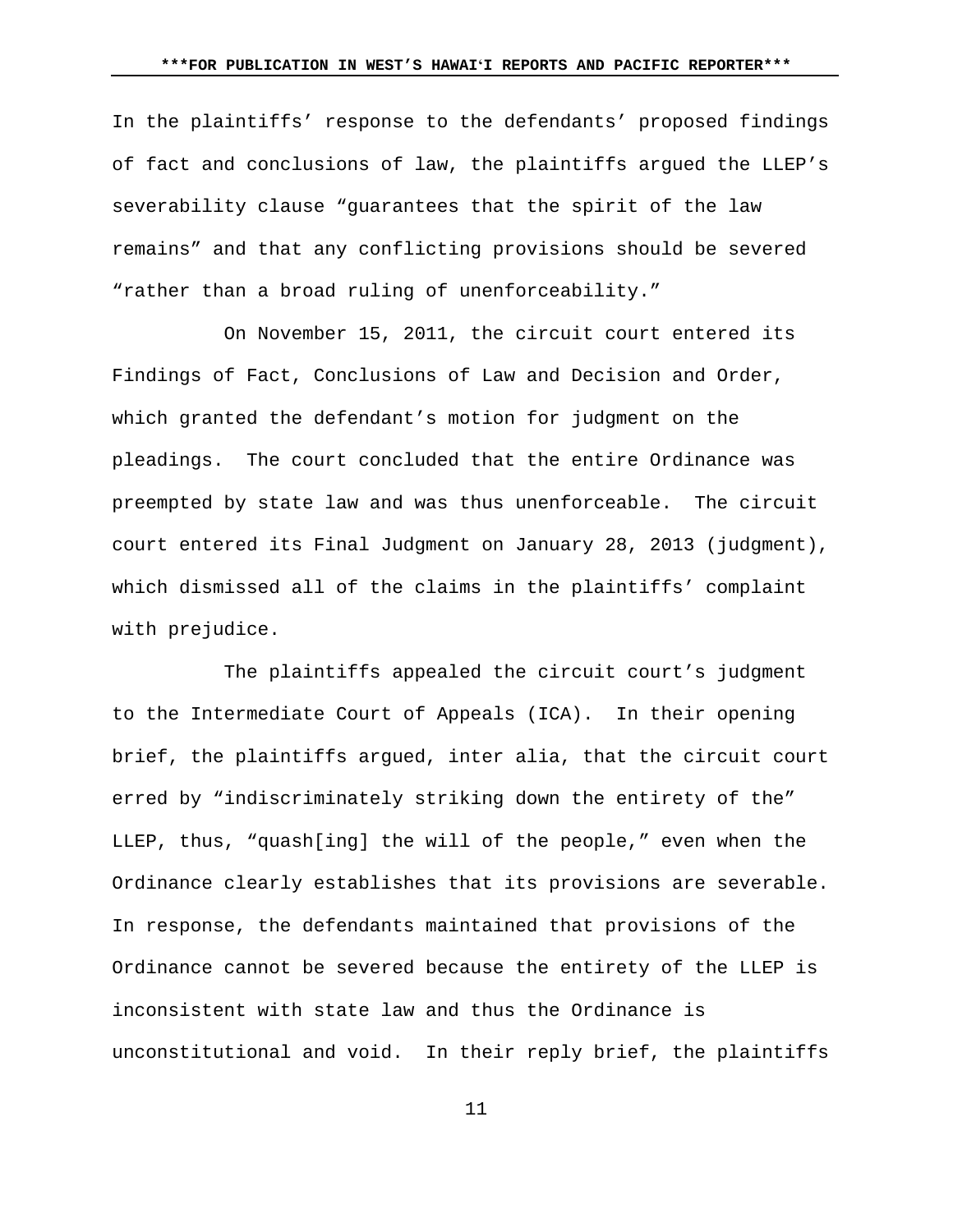quoted the LLEP's advisory provision,  $\S$  14-104,<sup>[11](#page-11-0)</sup> and argued that the circuit court "did not find" any of the provisions of the LLEP may not be directed by voter initiative or were invalid. The ICA affirmed the circuit court's judgment, concluding that the Ordinance conflicted with, and was thus preempted by, state laws governing the investigation and prosecution of alleged violations of the Hawaii Penal Code and the Uniform Controlled Substances Act. Ruggles v. Yagong, 132 Hawai'i 511, 323 P.3d 155 (App. 2014).

The plaintiffs filed an application for writ of certiorari in which they presented the following question: "Did the [ICA] err in determining that the [LLEP], a voter sponsored initiative, in its entirety is in conflict with State laws, and

LLEP § 14-104.

<span id="page-11-0"></span> $\overline{a}$ 

<sup>11</sup> LLEP § 14-104 provides as follows:

All provisions in this article shall only be implemented to the full extent that the Constitution of the State of Hawai'i and the Hawai'i Revised Statutes allows, and in the event, and only in the event, that a court of competent jurisdiction determines that any provision in any section of this article may not be directed by voter initiative or by action of the council, then that specific mandatory provision only shall be deemed advisory and expression of the will of the people that the provision shall be implemented into law by whichever government branch or official who has the power to implement it, and that the council shall take all actions within their power to work with those branches of government to express the will of the people and encourage, support, and request the implementation of those provisions.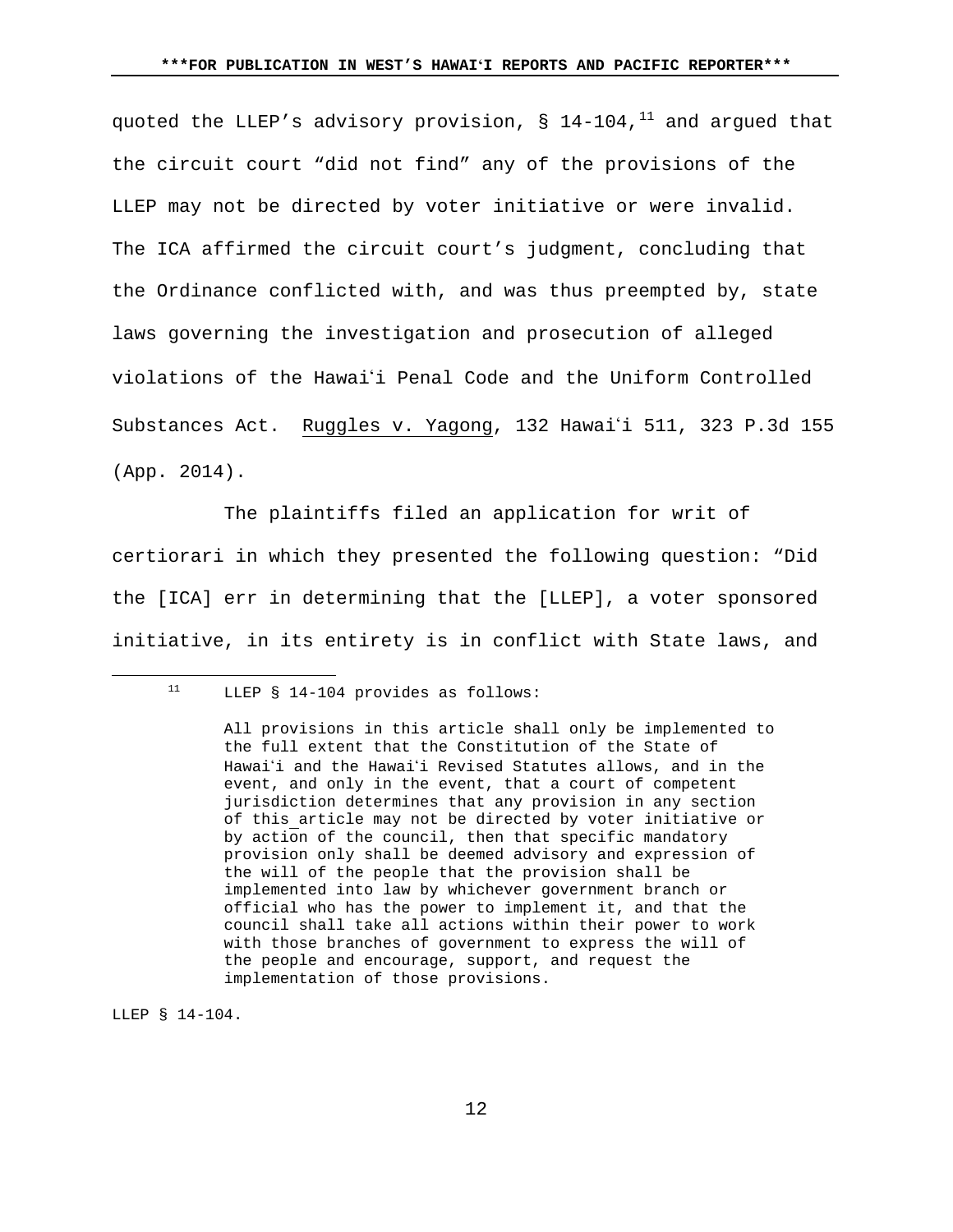is thus preempted by them?" The plaintiffs argue inter alia that the citizens who authored the LLEP "anticipated that certain provisions . . . might be adjudicated invalid, and consequently included" two sections--an "advisory" section and a severability section--that direct the actions that should result in the event that a court finds any provision to conflict with state law.

#### **II. Standards of Review**

**a.**

An appellate court reviews a circuit court's order granting a motion for judgment on the pleadings de novo. See Haw. Med. Ass'n v. Haw. Med. Serv. Ass'n, Inc., 113 Hawai'i 77, 91, 148 P.3d 1179, 1193 (2006).

#### **b.**

"The interpretation of a statute, ordinance or charter is a question of law reviewable de novo." Korean Buddhist Dae Won Sa Temple v. Sullivan, 87 Hawai'i 217, 229, 953 P.2d 1315, 1327 (1998) (quoting State v. Arceo, 84 Hawaiʻi 1, 10, 928 P.2d 843, 852 (1996)) (alterations omitted). The fundamental starting point for statutory interpretation is the language of the statute itself, and "where the statutory language is plain and unambiguous, [the court's] sole duty is to give effect to its plain and obvious meaning." Haw. Gov't Empls. Ass'n v.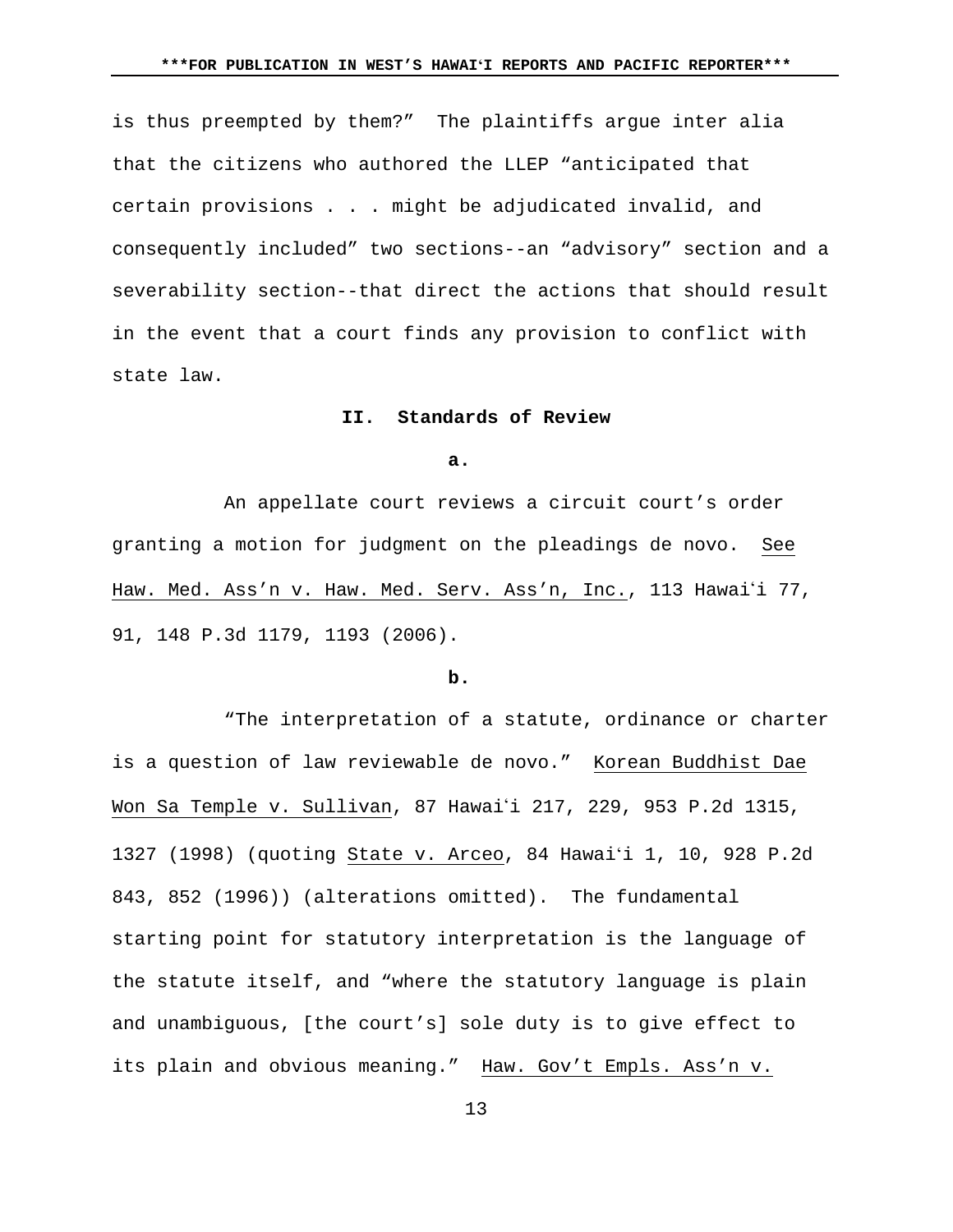Lingle, 124 Hawaiʻi 197, 202, 239 P.3d 1, 6 (2010) (quoting Awakuni v. Awana, 115 Hawaiʻi 126, 133, 165 P.3d 1027, 1034 (2007)).

# **III. Discussion**

### **a. Function and Legal Validity of Voter Initiatives**

# **1. Direct Democracy and Voter Initiative**

The power vested in the people to bring about legislation through the initiative and referendum process, known as "direct democracy," "is so fundamental that it is described 'not as a right granted the people, but as a power reserved by them.'" Native Am. Sacred Site & Envtl. Prot. Ass'n v. City of San Juan Capistrano, 120 Cal. App. 4th 961, 966 (2004) (quoting Associated Home Builders ect., Inc. v. City of Livermore, 557 P.2d 473 (Cal. 1976) (en banc)); see also Town of Hilton Head Island v. Coal. of Expressway Opponents, 415 S.E.2d 801, 805 (S.C. 1992) (noting that when the voters exercise their right to enact legislation through the initiative power in the county charter, they in effect act as a legislative branch of the county government).

The exercise of direct democracy through the initiative process is "one of the most precious rights of our democratic process." Mervynne v. Acker, 189 Cal. App. 2d 558, 563 (1961). Compared with representative government, direct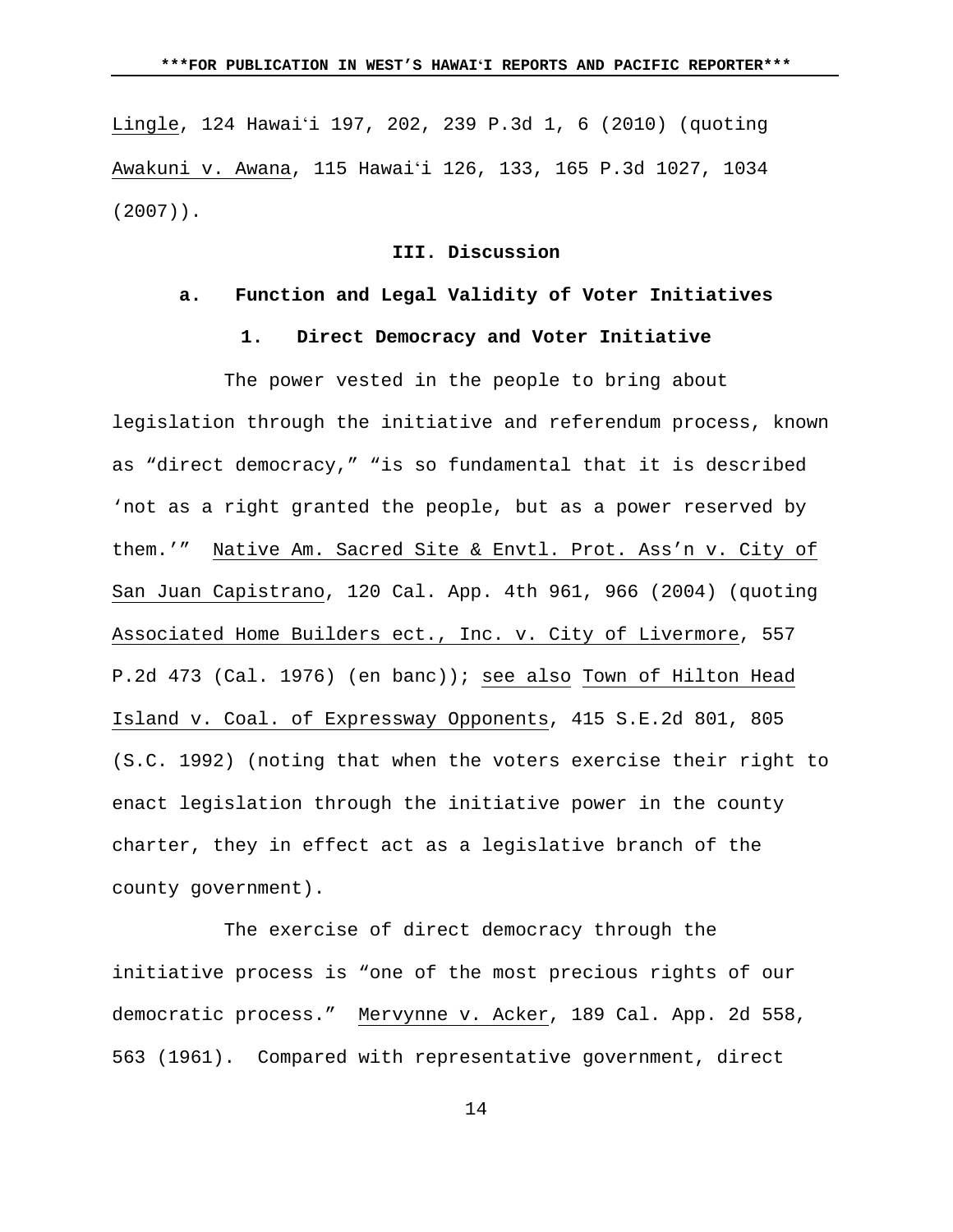democracy is meant to fully and unreservedly implement the popular will. Owen Tipps, Separation of Powers and the California Initiative, 36 Golden Gate U. L. Rev. 185, 192 (2006). Indeed, although elected representatives often reflect the will of the electorate,

> [c]ompared to direct democracy, the legislature seems far removed from majority preferences. When we vote for candidates it is often difficult to know exactly what we are saying. And even if representatives perfectly mirrored the people who voted for them, inequalities of representation and all sorts of institutional practices prevent accurate legislative expressions of popular will. When, on the other hand, we are asked to register our views on a single issue, the assertion that the result reflects the majority's preference has great force.

Julian N. Eule, Judicial Review of Direct Democracy, 99 Yale L.J. 1503, 1514 (1990) (emphasis added); cf. City of Eastlake v. Forest City Enters., Inc., 426 U.S. 668, 678 (1976) ("A referendum . . . is far more than an expression of ambiguously founded neighborhood preference[;] [i]t is . . . an exercise by the voters of their traditional right through direct legislation to override the views of their elected representatives as to what serves the public interest." (quoting S. Alameda Spanish Speaking Org. v. Union City, 424 F.2d 291, 294 (9th Cir. 1970)).

Consequently, when citizens mobilize to collect signatures in order to place an initiative on the ballot and thereafter enact the initiative by majority vote, no doubt remains as to what the majority of the citizens desire; the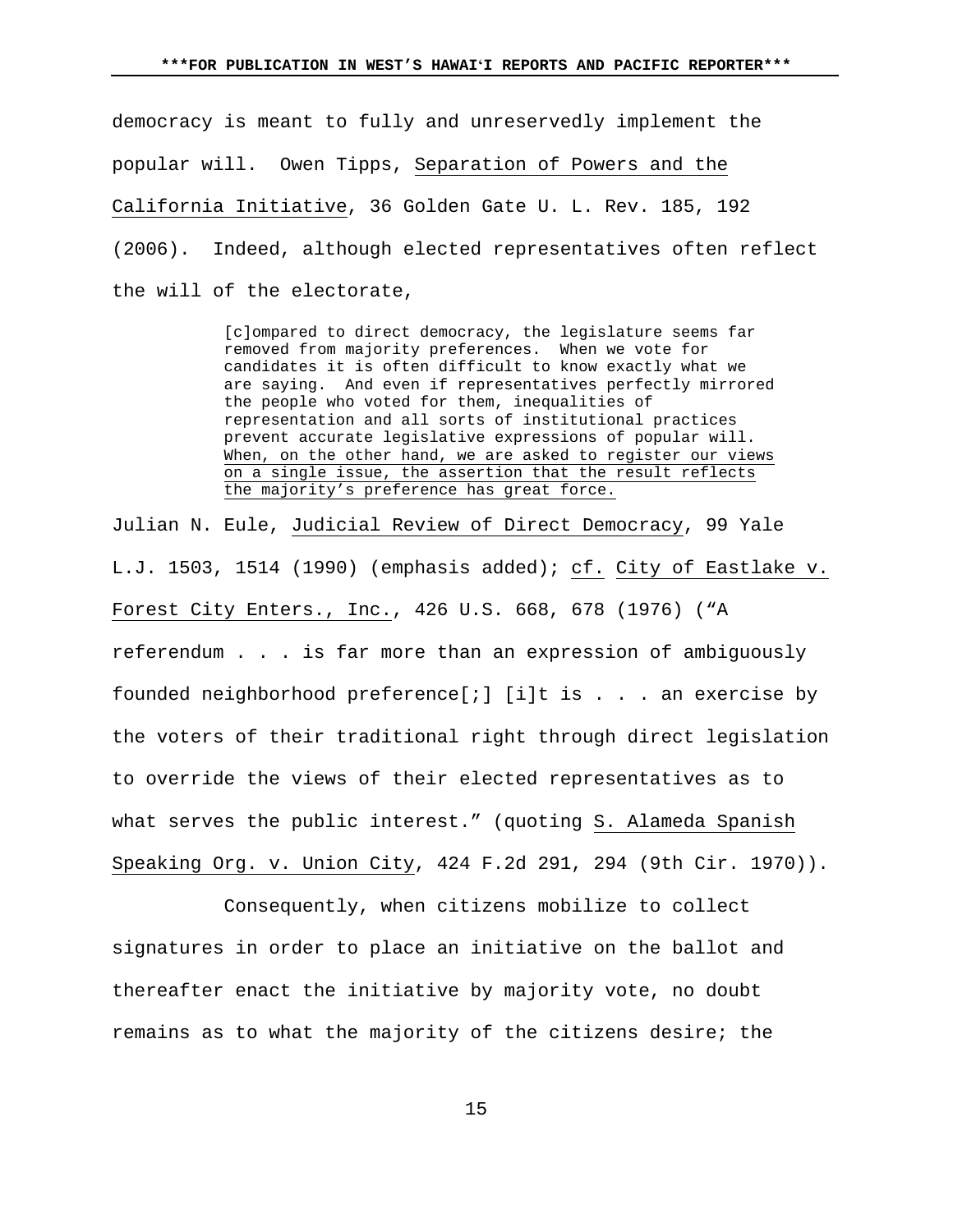voice of the citizens is unequivocally stated through their exercise of direct democracy.

In addition to "facilitat[ing] the expressed will of the people and [] promot[ing] citizens' rights and the democratic process,  $^{\prime\prime}$  another "broad purpose of the [voter] initiative is the encouragement of participatory democracy" that provides the people with a practical opportunity to participate in the democratic process by acting on the public policy matters that directly affect them. Allen, 459 A.2d at 1102.

Indeed, direct democracy and the initiative process have had considerable influence on public policy, and they remain as one of the most precious rights of our democratic process.<sup>[13](#page-15-1)</sup> In order to protect this fundamental democratic right, "courts are required to liberally construe [the initiative process] and accord it extraordinarily broad deference," City of San Juan Capistrano, 120 Cal. App. at 966

 $\overline{a}$ 

<span id="page-15-0"></span><sup>12</sup> K.K. DuVivier, State Ballot Initiatives in the Federal Preemption Equation: A Medical Marijuana Case Study, 40 Wake Forest L. Rev. 221, 269  $(2001)$ .

<span id="page-15-1"></span><sup>&</sup>quot;Initiatives on various public policy issues have brought about fundamental changes in the United States, including, but not limited to: women gaining the right to vote; politicians elected through direct primaries; . . . creation of the eight-hour workday; legalization of physician-assisted suicide; placement of term limits on elected officials; adoption and abolishment of prohibition; abolishment of poll taxes; . . . and adoption of campaign finance reform." K.K. DuVivier, State Ballot Initiatives, supra, at 294.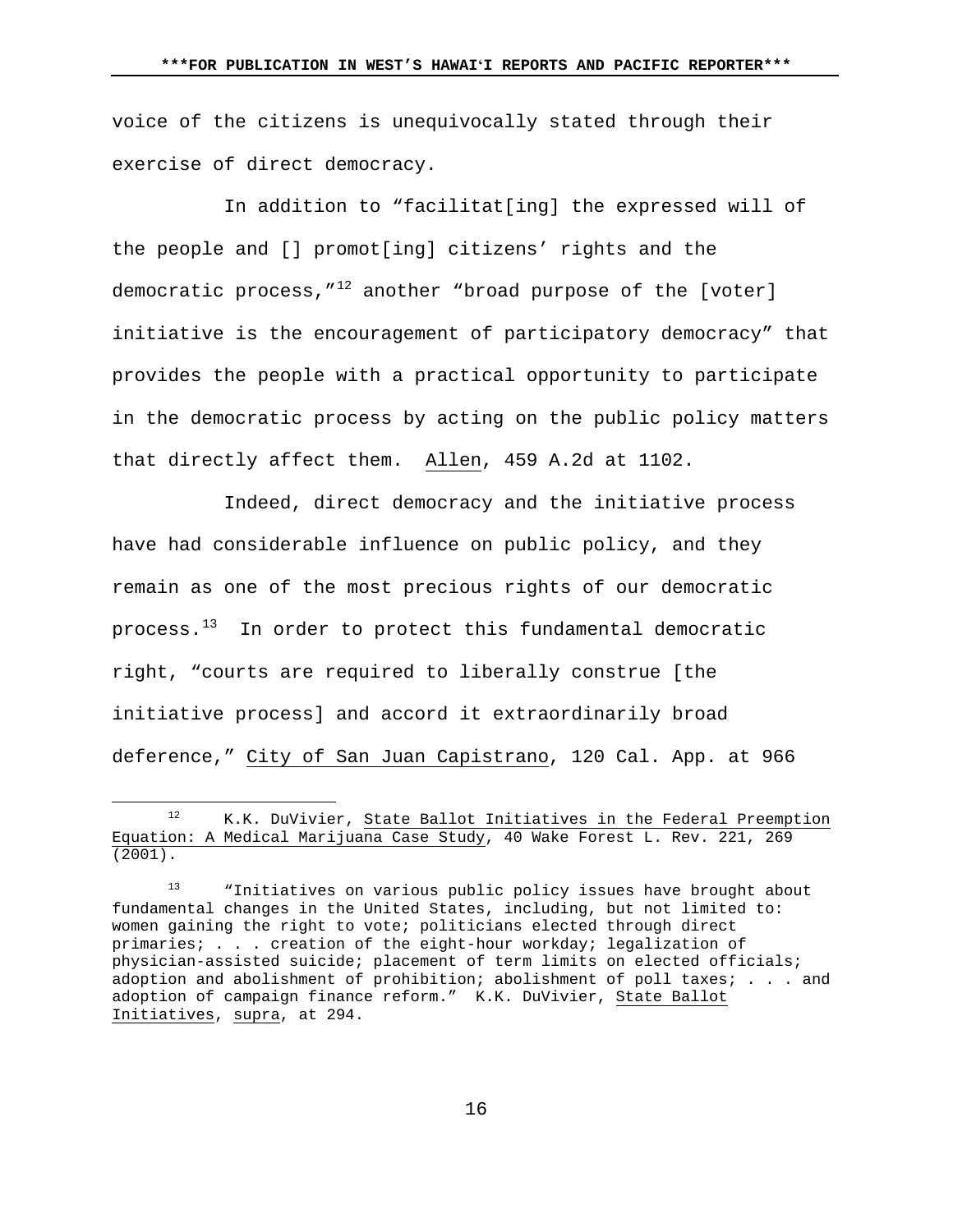(citing Pala Band of Mission Indians v. Bd. of Supervisors, 54 Cal. App. 4th 565, 573-74 (1997)), for while "[j]udges apply the law[,] they do not sua sponte thwart wills." Coal. for Econ. Equity v. Wilson, 122 F.3d 692, 699 (9th Cir. 1997).

# **2. Advisory Initiatives**

As stated, direct democracy serves several important functions including expressing the will of the people, furthering the democratic process, and providing citizens with the opportunity to directly enact legislation on important public issues. In facilitating these functions, a successful voter initiative may create new substantive law, modify existing law, or may serve as an "advisory initiative." Although not as prevalent as voter initiatives that result in new substantive legislation or modify established law, advisory initiatives are enacted to express the will of the people without otherwise affecting law. See Neil K. Sawhney, Advisory Initiatives As A Cure for the Ills of Direct Democracy? A Case Study of Montana Initiative 166, 24 Stan. L. & Pol'y Rev. 589, 590 (2013). Consequently, advisory initiatives, in contrast to typical legislation, acquire no binding legal effect but merely allow "citizens and groups . . . to place pressure on legislative bodies to take a certain course of action" by demonstrating,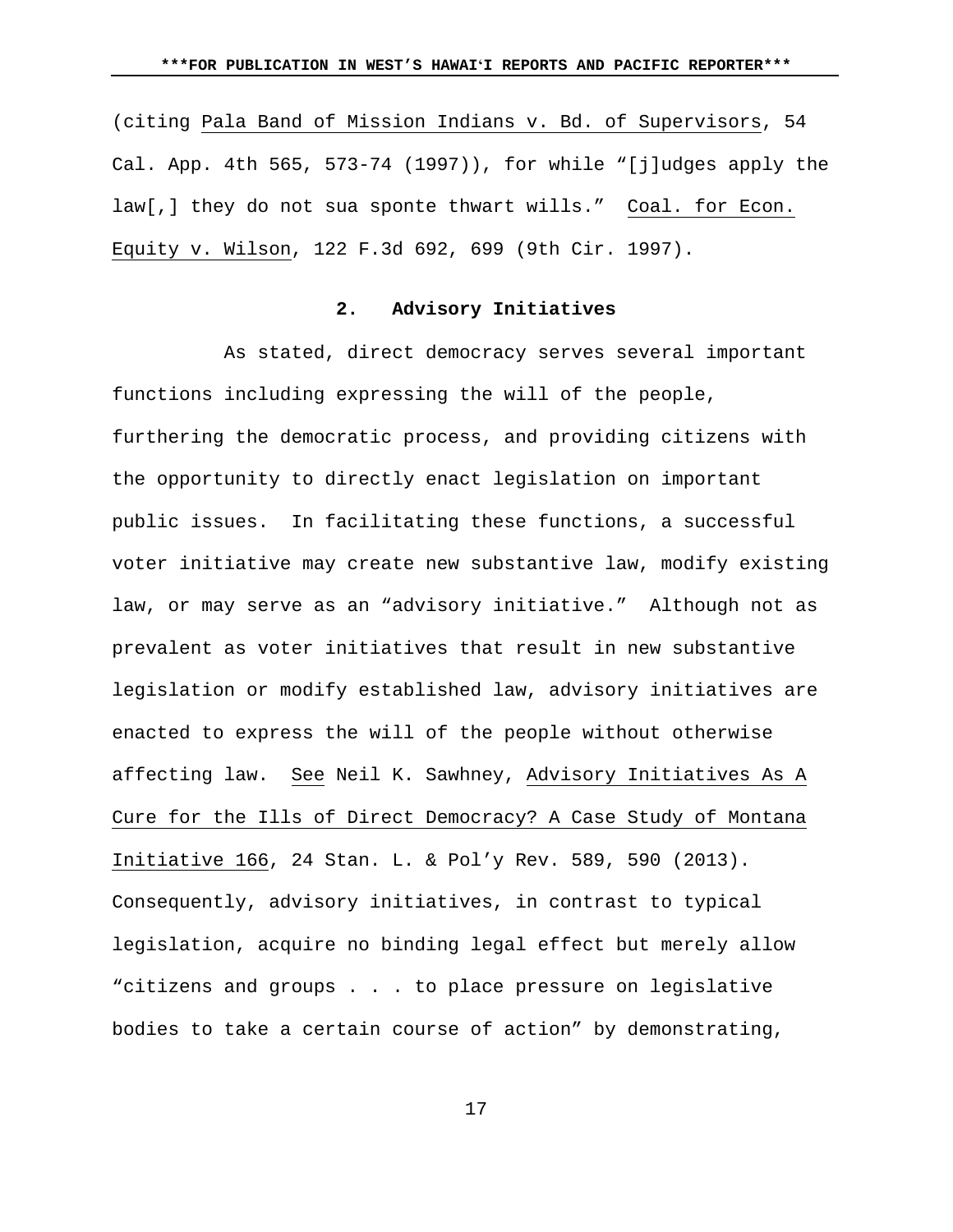through ballot, their wishes. Joseph F. Zimmerman, The Referendum: People Decide Public Policy 13 (2001). Thus, advisory initiatives serve a distinct role in our democratic system, particularly when binding legislation may face constitutional, or other, challenges.

A recent example of a voter initiative illustrates the utility of advisory initiatives in situations where a binding law may be found to be unconstitutional or otherwise in conflict with state law. In 2012, Montana voters passed ballot initiative 166, the "Prohibition on Corporate Contributions and Expenditures in Montana Elections Act," thereby establishing a state policy against corporate campaign donations. Sawhney, supra, at 590. The initiative additionally requested that the state congressional delegation work towards overturning Citizens United v. Federal Election Commission, 558 U.S. 310 (2010). Sawhney, supra, at 590. The drafters of the Montana ballot initiative realized a binding initiative that mandated action inconsistent with United States Supreme Court precedent would likely be found to be unconstitutional, and thus the initiative was drafted to set forth desired policy without mandating or prohibiting action. Although the initiative did not mandate or prohibit the legislature from acting, it nevertheless informed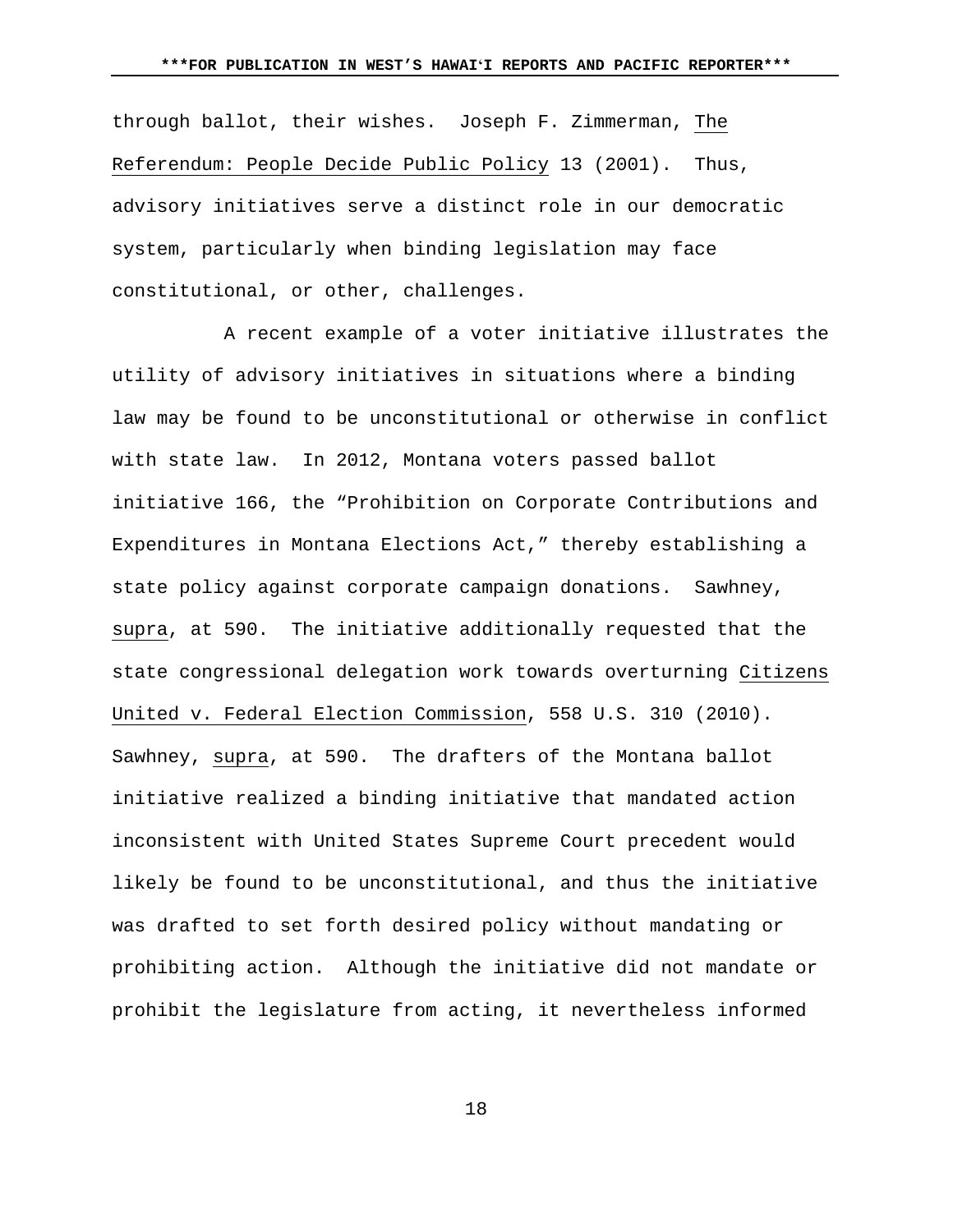the legislature of the citizen's desire for it "to work towards enacting the public's 'policy guidance.' Id.

Accordingly, despite not having legal effect, advisory initiatives hold significant value; "[r]ather than usurping the role of the legislature, the advisory initiative in fact has the potential to 'strengthen the legislative process' by providing legislatures with greater information about the public's policy preferences and ensuring action in accordance with those preferences." Sawhney, supra, at 597 (quoting K.K. DuVivier, The United States as a Democratic Ideal? International Lessons in Referendum Democracy, 79 Temp. L. Rev. 821, 846 (2006)).

#### **3. Judicial Review of Challenges to Voter Initiatives**

Because of the valued role that voter initiatives hold in our democratic system, a court should cautiously act before frustrating the will of the people by invalidating a law passed by voter initiative. Indeed, voter initiatives "must be liberally construed to facilitate, rather than to handicap, the people's exercise of their sovereign power to legislate." Allen, 459 A.2d at 1102-03.

Consequently, to protect and preserve the will of the people, courts have applied the established principle that a court should "refrain from invalidating more of [a] statute than is necessary," Alaska Airlines, Inc. v. Brock, 480 U.S. 678, 684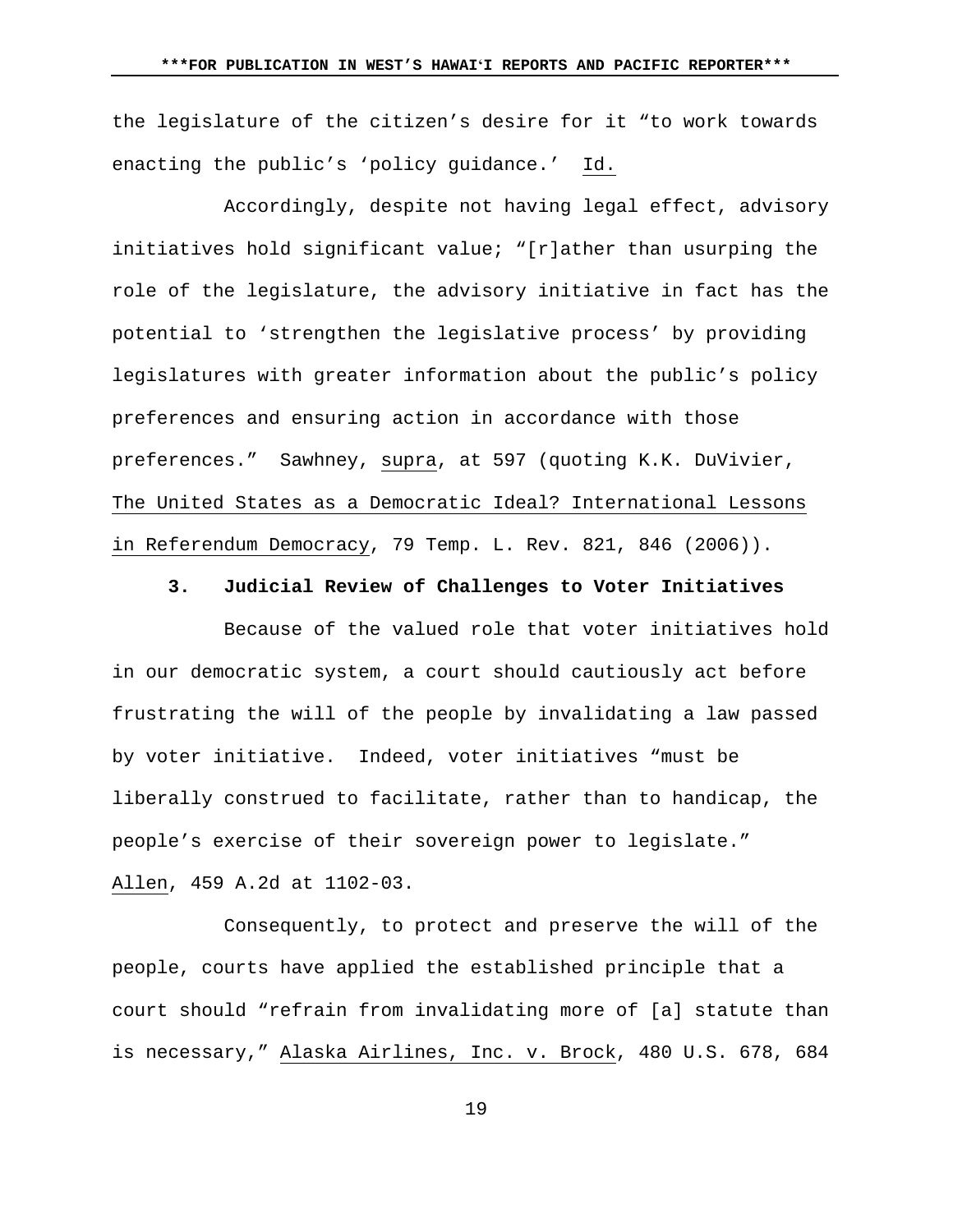(1987) (discussing federal preemption of state law), with even greater force to laws passed by voter initiative. Rossi v. Brown, 889 P.2d 557, 571 (Cal. 1995); see also, Damon v. Tsutsui, 31 Haw. 678, 697 (Haw. Terr. 1930) ("A part of a statute may be unconstitutional and at the same time the remainder may be upheld as constitutional."); State ex rel. Anzai v. City & Cnty. of Honolulu, 99 Hawai'i 508, 515 (2002) ("[E]very enactment of the legislature is presumptively constitutional . . . .").

This high standard dictates that an initiative measure "must be upheld unless [its] unconstitutionality clearly, positively, and unmistakably appears." Rossi, 889 P.2d at 571; see also Associated Home Builders etc., 557 P.2d at 477 ("It has long been our judicial policy to apply a liberal construction to [the initiative] power wherever it is challenged in order that the right be not improperly annulled. If doubts can reasonably be resolved in favor of the use of this reserve power, courts will preserve it." (quoting Mervynne, 189 Cal. App. 2d 558) (alteration omitted)).

# **b. Preemptive Challenge to the LLEP**

The fundamental starting point for statutory interpretation is the language of the statute itself, and "where the statutory language is plain and unambiguous, [the court's]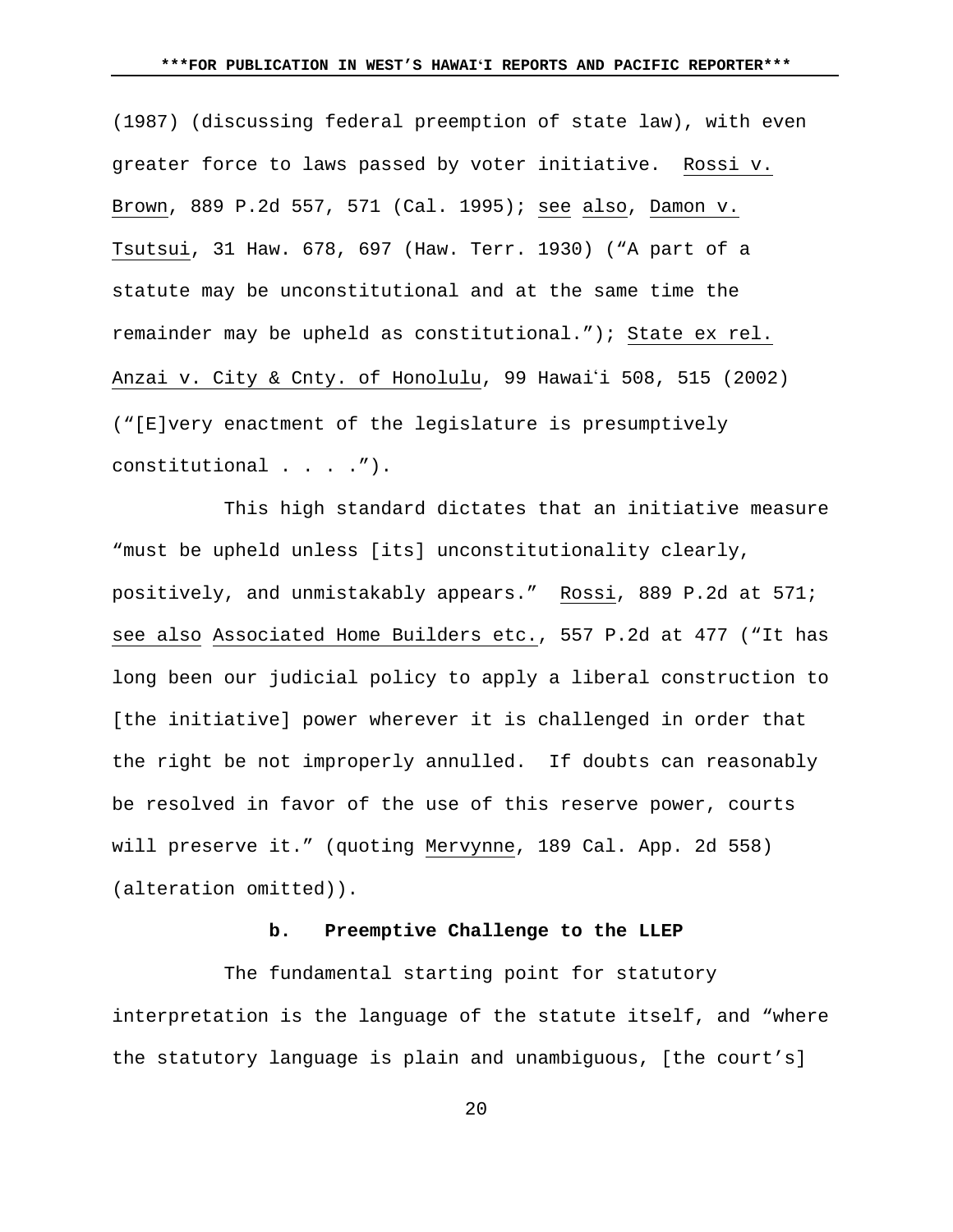sole duty is to give effect to its plain and obvious meaning." Haw. Gov't Empls. Ass'n, 124 Hawaiʻi at 202, 239 P.3d at 6 (quoting Awakuni, 115 Hawaiʻi at 133, 165 P.3d at 1034). Here, the language of the Ordinance is plainly and unambiguously stated, and the intent of the voters is clear--in the event conflict between the LLEP's mandatory provisions and state law would otherwise occur, the court is to apply the Ordinance's statutory construction provisions to resolve the conflict and thus to eliminate the need for preemption and the invalidation of the Ordinance. See LLEP §§ 14-104, -105.

This is not a situation where "severability questions are triggered by unplanned statutory failures" or where "the legislature has not thought of the particular situation which has come before the Court, and accordingly had no real intention as to how the law should be construed with respect to it." Kevin C. Walsh, Partial Unconstitutionality, 85 N.Y.U. L. Rev. 738, 794 (2010) (quoting Emily L. Sherwin, Rules and Judicial Review, in 6 Legal Theory 299, 308 (2000), and Robert L. Stern, Separability and Separability Clauses in the Supreme Court, 51 Harv. L. Rev. 76, 98 (1937)). Rather, in anticipation of the precise situation before the court, the drafters expressly set forth in the Ordinance provisions to preclude conflict with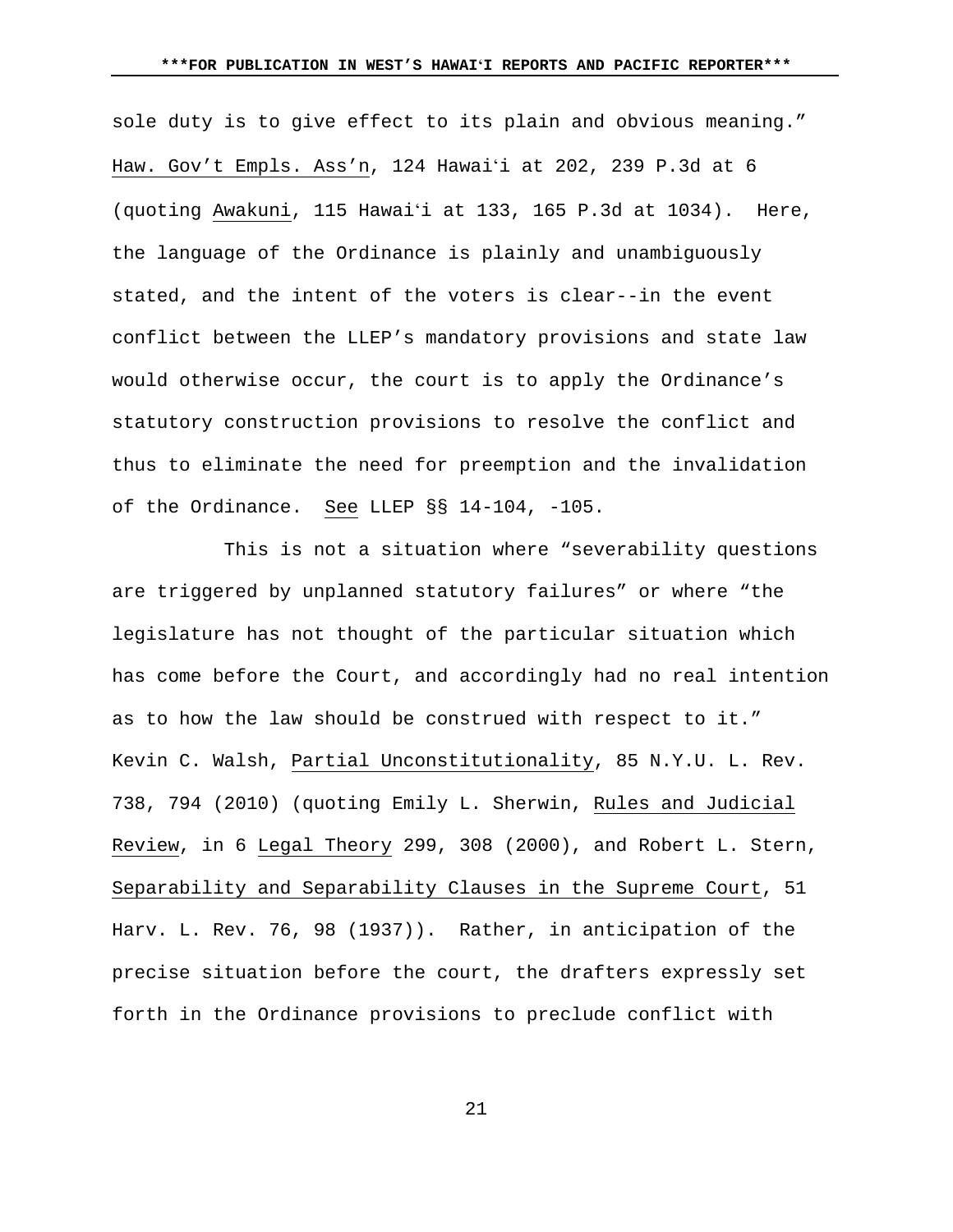state law in order to preserve a major objective of the Ordinance.

Specifically, the LLEP contains an "advisory" provision to forestall the implementation of its mandatory provisions that would otherwise conflict with state law. In addition, the Ordinance contains a severance provision with the same intended purpose of preventing conflict. Finally, the Ordinance provides that application of one of its sections is a "request" of the people to be carried out, but only to the extent allowed under the Hawai'i Constitution. These corrective provisions will be further discussed to determine if they preclude a finding that the LLEP is preempted in this case.

#### **1. Advisory**

The first measure incorporated into the Ordinance to preclude conflict between its mandatory provisions and state law is an advisory provision. This provision provides that in the event that a court determines that any mandatory provision within the LLEP may not be directed by initiative or by action of the council, the mandatory provision is to be deemed advisory and remain as a nonbinding expression of the will of the voters. LLEP § 14-104.

Section 14-104, entitled "Statutory and constitutional interpretation" provides as follows: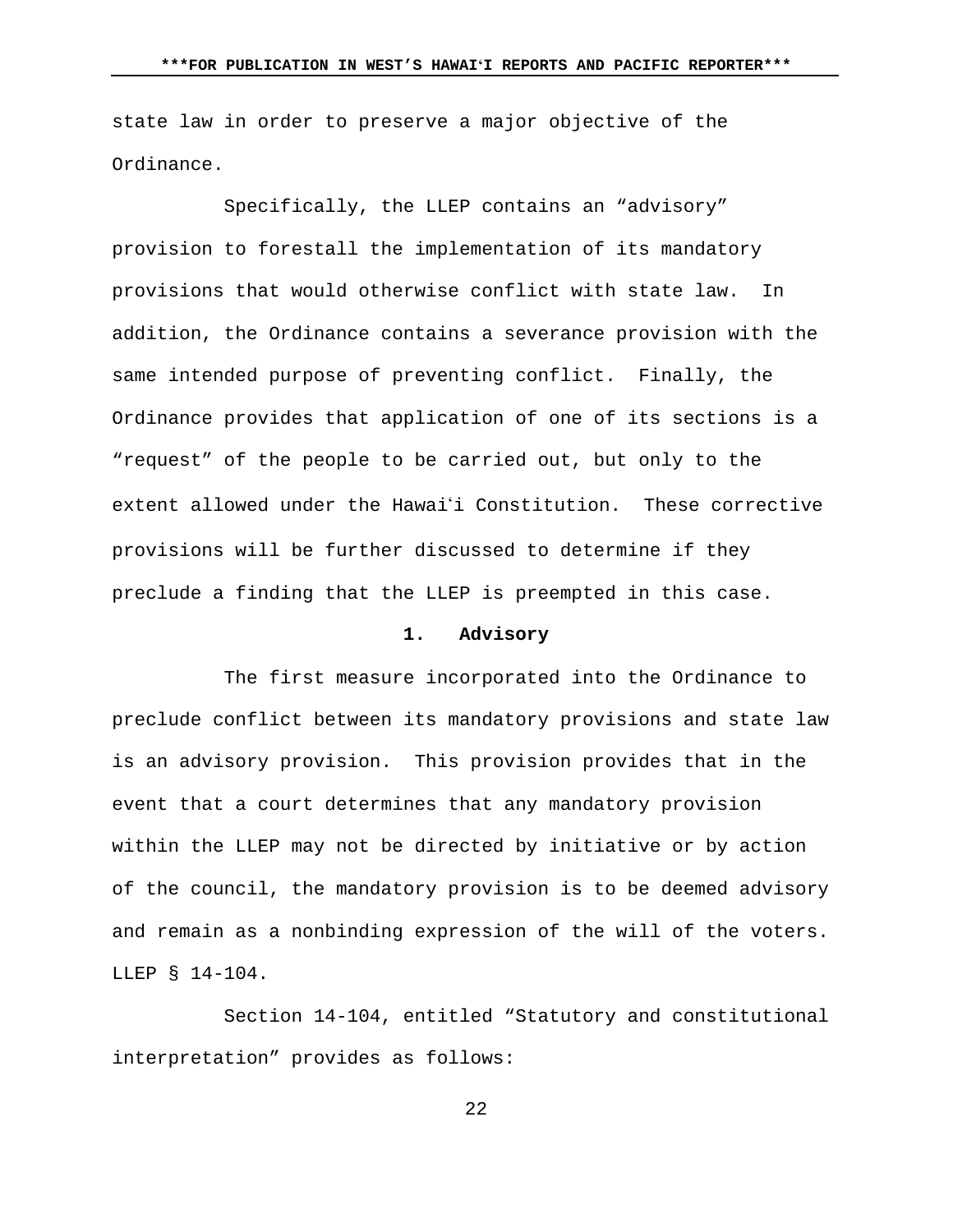All provisions in this article shall only be implemented to the full extent that the Constitution of the State of Hawaiʻi and the Hawaiʻi Revised Statutes allows, and in the event, and only in the event, that a court of competent jurisdiction determines that any provision in any section of this article may not be directed by voter initiative or by action of the council, then that specific mandatory provision only shall be deemed advisory and expression of the will of the people that the provision shall be implemented into law by whichever government branch or official who has the power to implement it, and that the council shall take all actions within their power to work with those branches of government to express the will of the people and encourage, support, and request the implementation of those provisions.

LLEP § 14-104 (emphases added). By deeming the Ordinance's mandatory provisions to be advisory when a conflict would otherwise exist between state law and the Ordinance, the Ordinance effectively becomes a nonbinding advisory initiative. Thus, although the LLEP was not enacted solely as an advisory initiative, in this capacity the LLEP achieves one of its principal objectives, that is, to "express[] the will of the people." LLEP § 14-104.

When deemed advisory, the LLEP serves as a vehicle to enable the majority of Hawai'i County voters to convey to the County Council public opinion regarding the prioritization of cannabis enforcement within the county. Specifically, the LLEP serves as a public statement requesting that county officials reprioritize their police activities, giving more weight to the enforcement of serious offenses, such as methamphetamine enforcement, as well as prioritizing funding of education and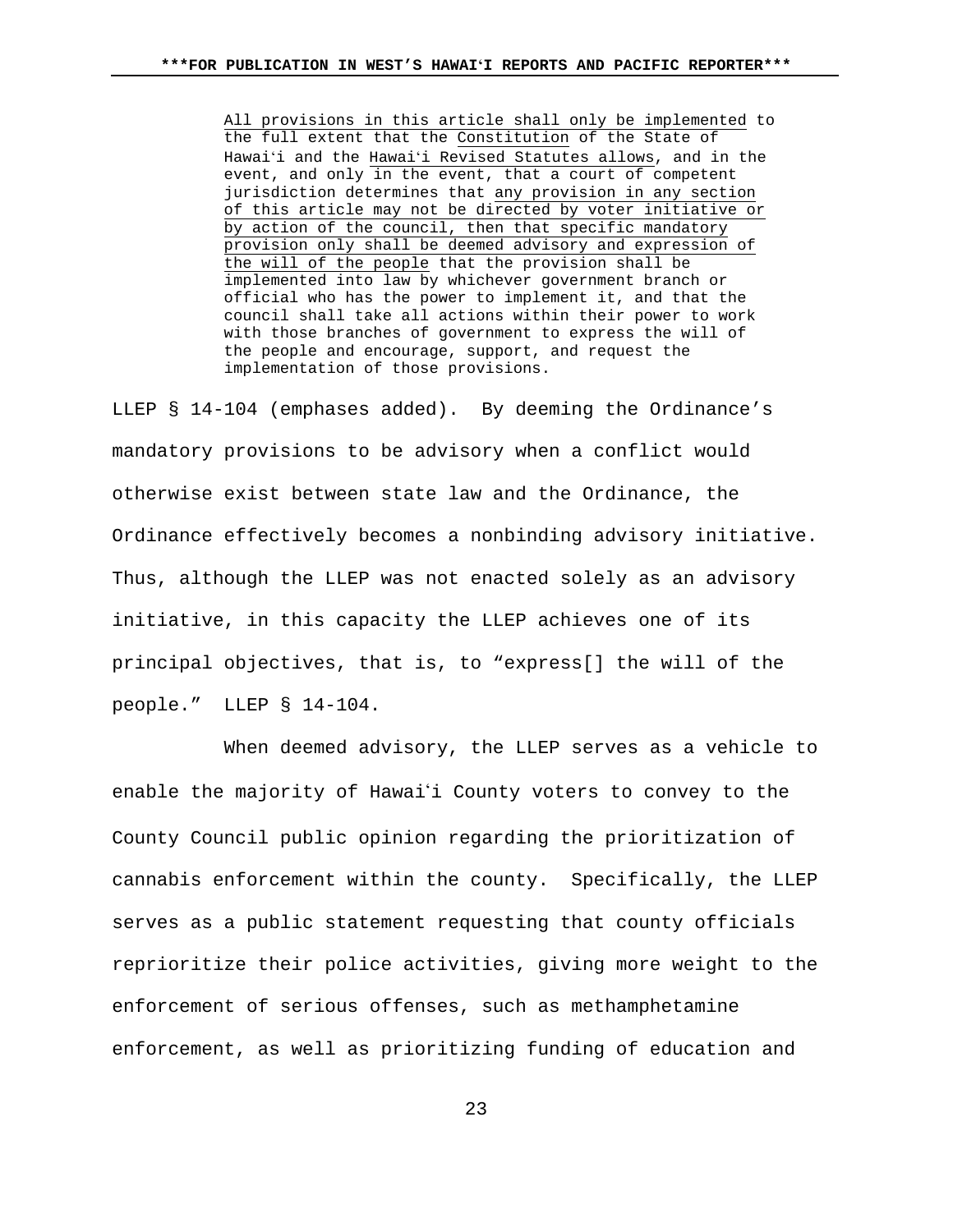healthcare. LLEP §§ 14-96, -97, -103. Deemed advisory, the LLEP reflects the expressed will of the citizens of Hawai'i County, providing the County Council with a clear indication of the preferences of its constituents. Sawhney, supra, at 597.

Through their participation in direct democracy and the enactment of advisory initiatives, voters send a clear message to their elected representatives as to what serves the public interest. City of Eastlake, 426 U.S. at 678. As indicated in section 14-97(g) of the LLEP, citizens of numerous counties across the United States have adopted laws similar to the LLEP within the past five years. These statements from the public are important, as they may serve as precursors to changes in the law<sup>[14](#page-23-0)</sup> and provide citizens with the opportunity to participate in the democratic process by enacting legislation affecting public policy matters that directly affect them. Allen, 459 A.2d at 1102. Additionally, such statements provide useful information for public officials as to public sentiment

 $\overline{a}$ 

<span id="page-23-0"></span><sup>14</sup> The following cities all have LLP statutes in relation to cannabis: Hailey, Idaho; Denver, Colorado; Seattle, Washington; Columbia, Missouri; Eureka Springs, Arkansas; and Santa Barbara, Oakland, Santa Monica and Santa Cruz, California. In the years since their enactment, both Colorado and Washington have enacted statewide laws decriminalizing recreational use of cannabis.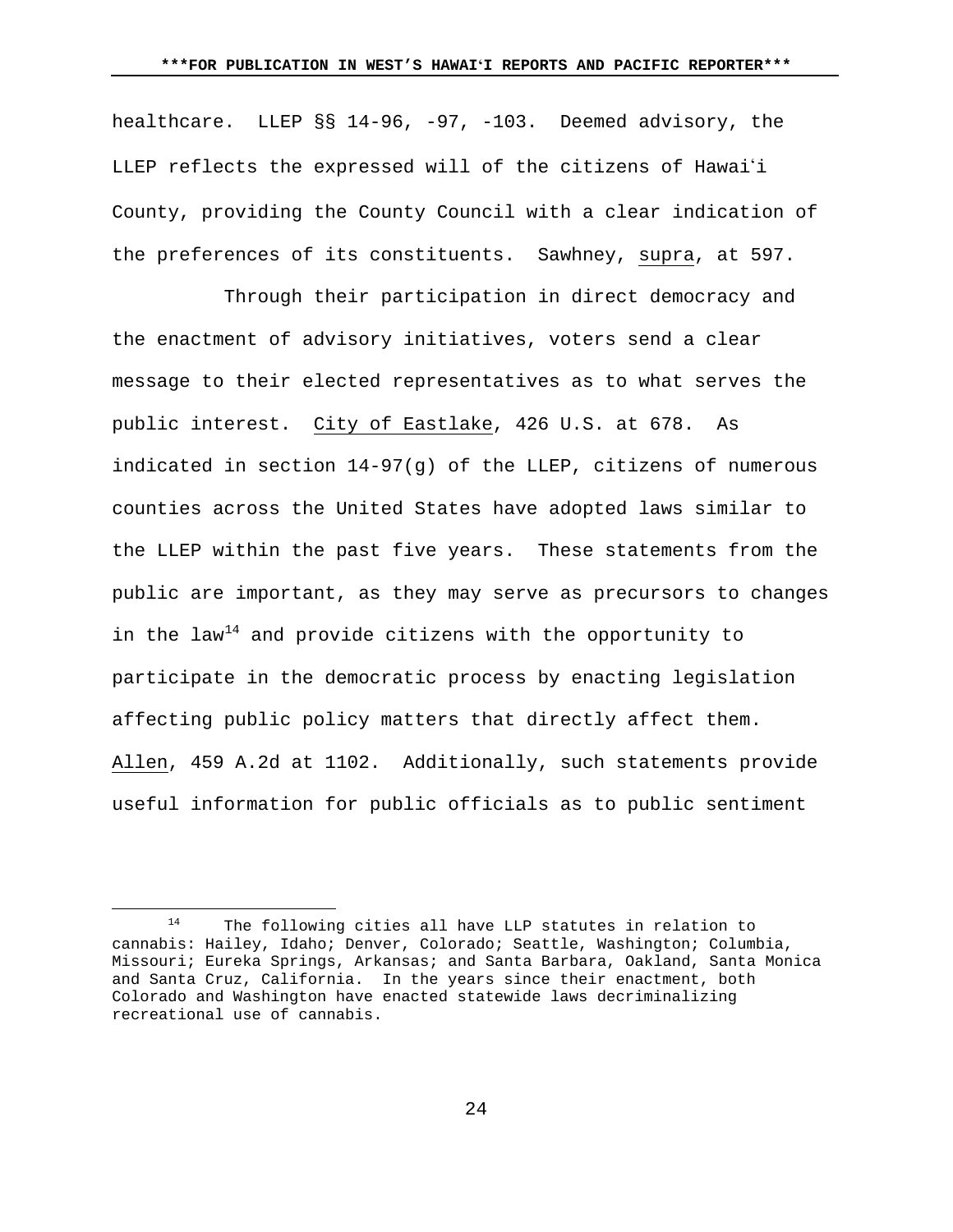and allow police, prosecutors, and other agencies to set policy that may coincide with public preference.<sup>[15](#page-24-0)</sup>

Accordingly, although certain of the LLEP's mandatory provisions would otherwise conflict with the prosecution and investigation of crimes prescribed by Hawaiʻi state law, deeming the LLEP's conflicting provisions as nonbinding advisory statements precludes any such conflict while preserving the will of the voters. Such advisory provisions do not mandate any particular action, nor bind the executive or legislative branches to act contrary to state law; thus, when "conflicting" provisions are deemed to be solely advisory, the LLEP is not preempted under the second prong of the Richardson test for the

 $\overline{a}$ 

<span id="page-24-0"></span><sup>15</sup> Although "[t]he Attorney General is the chief legal officer for the State of Hawaii and has the ultimate responsibility for enforcing penal laws of statewide application," the "Attorney General [] has delegated to the county prosecutors the primary authority and responsibility for initiating and conducting criminal prosecutions within their respective jurisdictions." Marsland v. First Hawaiian Bank, 70 Haw. 126, 130, 764 P.2d 1228, 1230-31 (1988) (citing Amemiya v. Sapienza, 63 Haw. 424, 427, 629 P.2d 1126, 1129 (1981)).

In exercising its delegated power, the county prosecutor has discretion to set policy and establish procedures necessary to carry out the duties of the office. For instance, the county prosecutor may create "'general policies' for determining when to charge a defendant," including "policies for the initiation of felony prosecutions, . . . [and] the creation of a screening process [] used to decide whom to prosecute." Christie v. Iopa, 176 F.3d 1231, 1238 (9th Cir. 1999).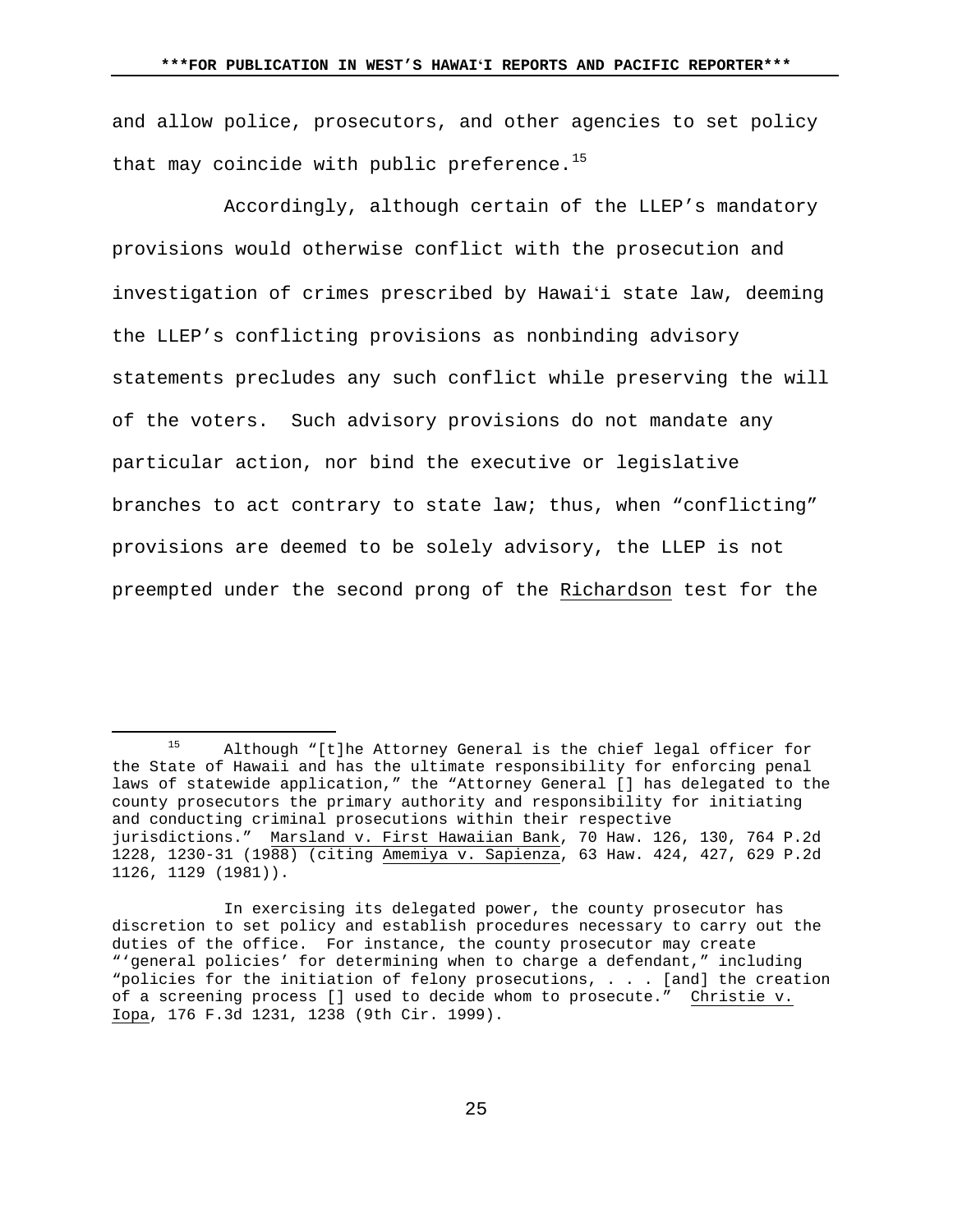reason that the LLEP, as a nonbinding advisory law, does not conflict with state law.<sup>[16](#page-25-0)</sup>

Thus, by applying the Ordinance's "advisory" provision and interpreting mandatory provisions as advisory statements in accordance to the LLEP's clear mandate, any ostensible conflict between the LLEP and state law is resolved; pursuant to its express terms, the Ordinance's mandatory provisions are to be deemed nonbinding advisory provisions, retained to express the voice of the citizens of Hawaii County. Consequently, the Ordinance should not be invalidated, preempted, or severed. See Associated Home Builders etc., 557 P.2d at 477; Miller v. Moore, 169 F.3d 1119, 1126 (8th Cir. 1999) (a statement of "the official position of the citizens" "standing alone, is exactly

 $\overline{a}$ 

<span id="page-25-0"></span>In Richardson, this court set forth a two-prong test for determining whether a county ordinance may be preempted by state general laws. 76 Hawai'i at 62, 868 P.2d at 1209. Under the first Richardson prong, "a municipal ordinance may be preempted pursuant to HRS § 46-1.5(13) if [] it covers the same subject matter embraced within a comprehensive state statutory scheme disclosing an express or implied intent to be exclusive and uniform throughout the state." Id. Under the second Richardson prong, a municipal ordinance may be preempted if "it conflicts with state law." Id. The ICA concluded that the LLEP was preempted under both prongs of the Richardson test, while the majority concludes that the LLEP is preempted only under the second Richardson prong. Thus, the majority overruled the ICA's conclusion that the Hawai'i Uniformed Controlled Substances Act is a comprehensive statutory scheme disclosing an express or implied intent to be exclusive and uniform throughout the state and thus preempts the LLEP under the first Richardson prong. Majority at 19. Although I agree that the ICA misapplied the Richardson test, the test should not have been applied in the first instance as the corrective provisions eliminate the ostensible conflict.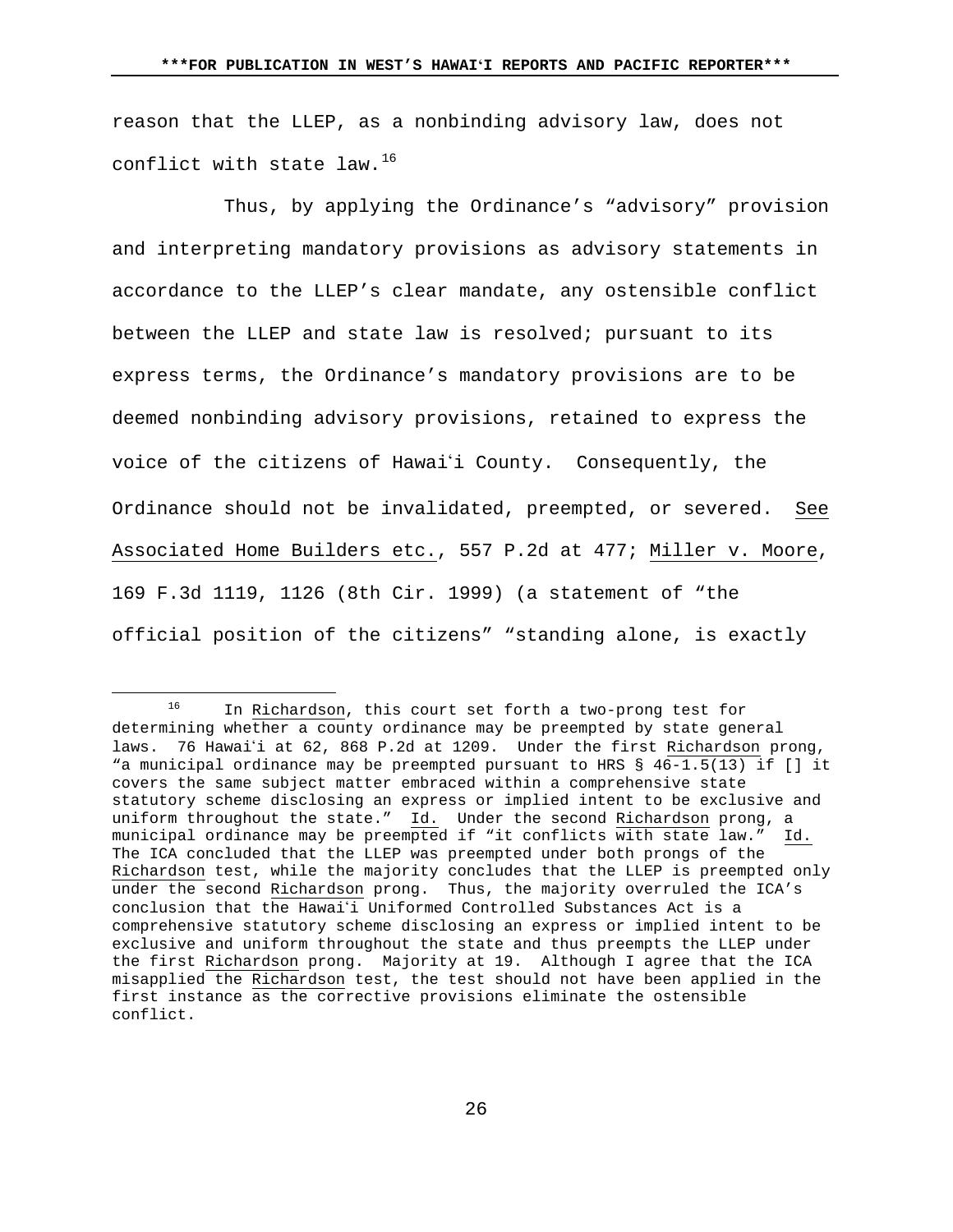the sort of advisory, nonbinding communication between the people and their representatives that is permissible, and we therefore conclude that it may remain in effect"); cf. Kimble v. Swackhamer, 439 U.S. 1385, 1388 (1978) (finding "no constitutional obstacle to a nonbinding, advisory referendum").

Although the potential for conflict between the LLEP and state law is effectively eliminated when deeming all provisions of the Ordinance as advisory statements expressing the will of the people, the Ordinance contains two additional corrective provisions.

### **2. Severance**

The Ordinance further addresses potential conflict between its provisions and state law by the inclusion of a section within the Ordinance that provides that any remaining provision that conflicts with state law may be severed from the Ordinance, leaving the remainder intact.

# **Section 14-105. Severability.**

In the event, and only in the event, that a court of competent jurisdiction should find one or more of the sections, or parts of the sections of this article illegal, or any provision of this article or the application thereof to any person or circumstance is held invalid, the remainder of the article and the application of such provisions to other persons or circumstances shall not be affected thereby.

LLEP § 14-105 (emphasis added).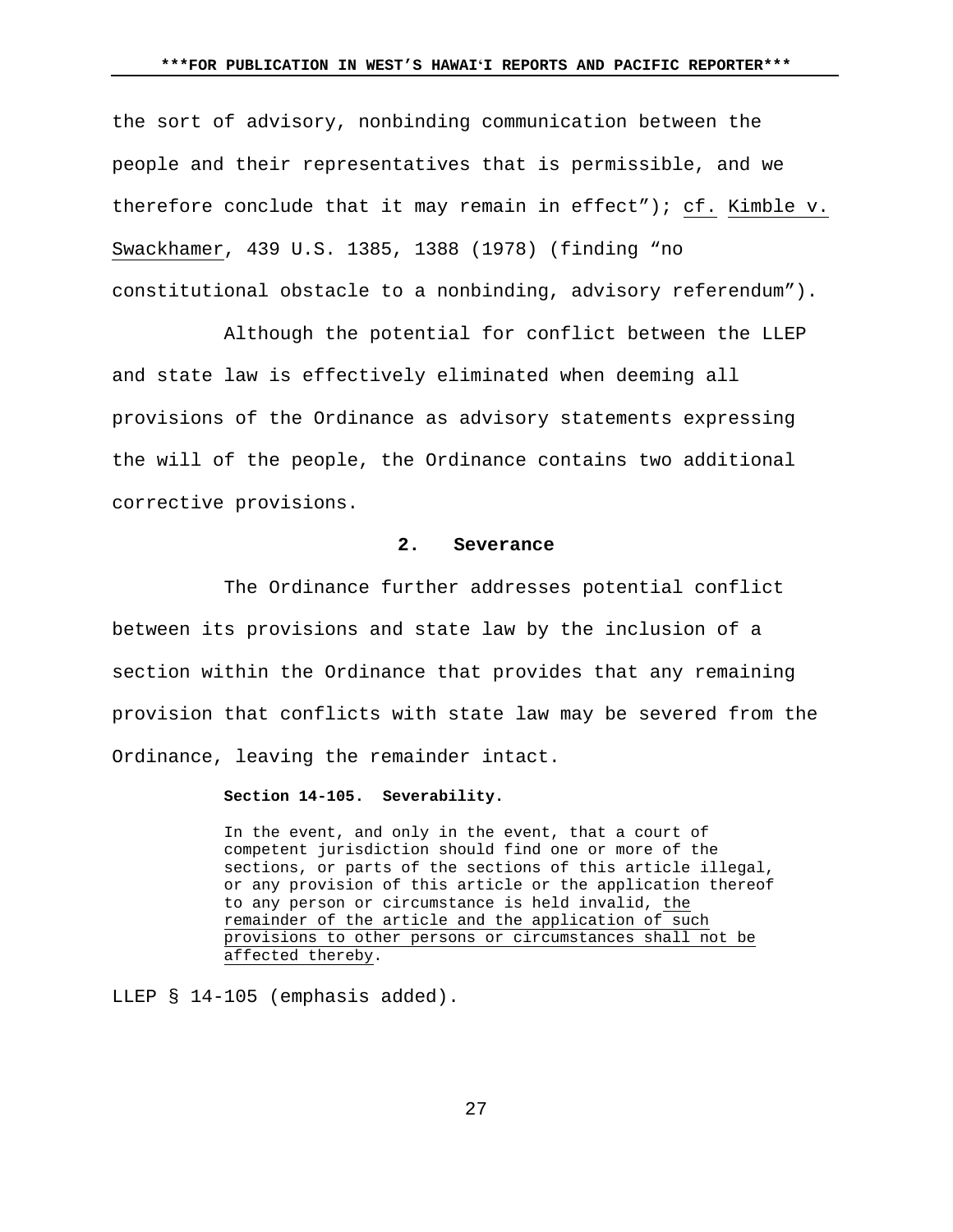When a court determines that a provision of a law is unconstitutional, prior to invalidating the entirety of the law, the court must first start "with a presumption that the enactment is severable from the remainder of the section or act." Hamad v. Gates, 732 F.3d 990, 1000-01 (9th Cir. 2013) cert. denied, 134 S. Ct. 2866 (2014). As a general rule, courts are to refrain from invalidating more of a statute than is necessary, because "[a] ruling of unconstitutionality frustrates the intent of the elected representatives of the people." Ayotte v. Planned Parenthood of N. New England, 546 U.S. 320, 329 (2006).

The inclusion of a severability clause in the legislation "establishes a presumption in favor of severance," and "[a]lthough not conclusive, a severability clause normally calls for sustaining the valid part of the enactment." Cal. Redev. Ass'n v. Matosantos, 267 P.3d 580, 607 (Cal. 2011); Santa Barbara Sch. Dist. v. Superior Court, 530 P.2d 605, 618 (Cal. 1975). The inquiry of whether to sever "is eased when [the legislature] has explicitly provided for severance by including a severability clause in the [law]," which "creates a presumption that [the legislature] did not intend the validity of the [law] in question to depend on the validity of the constitutionally offensive provision." Alaska Airlines, Inc.,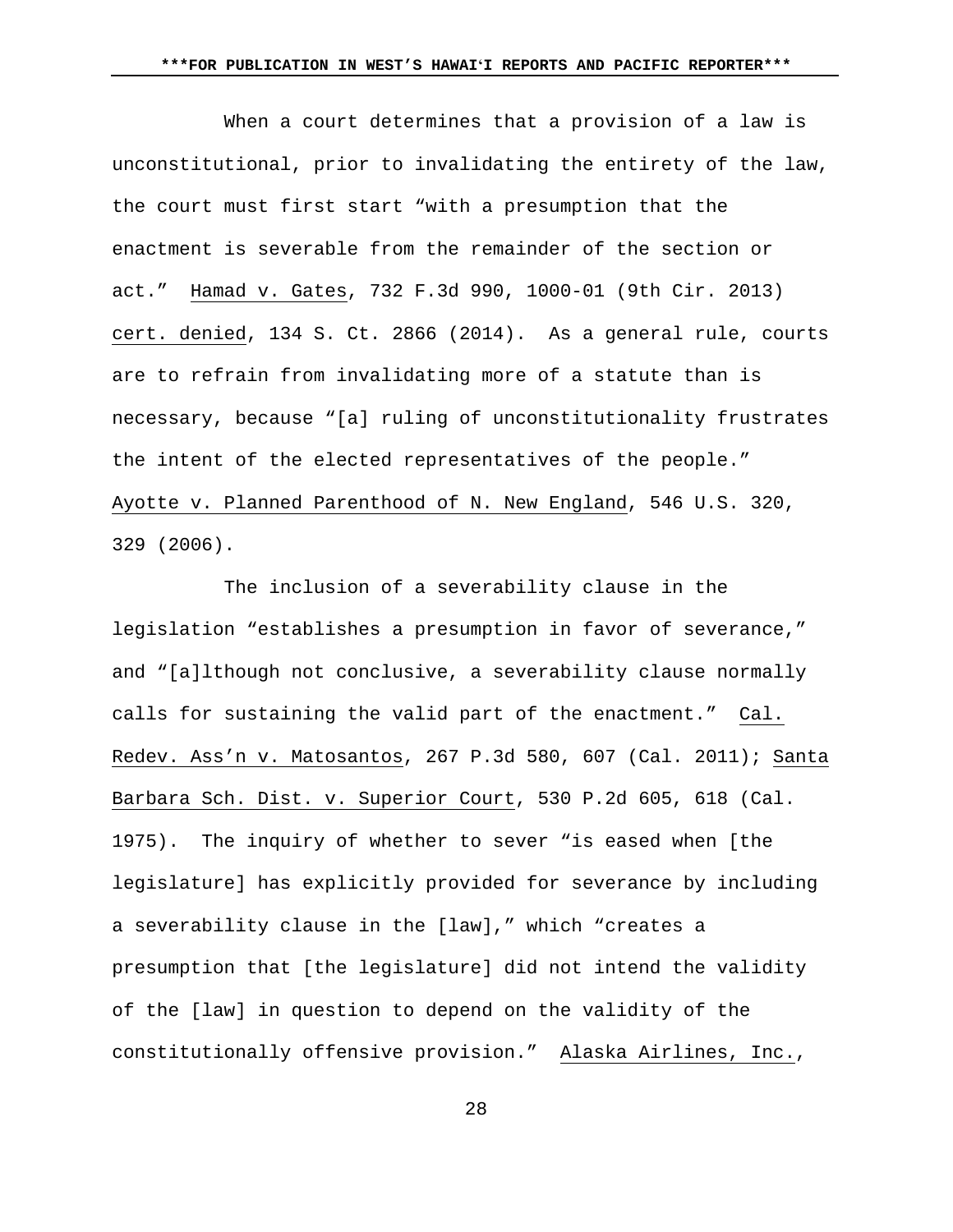480 U.S. at 686. "In such a case, unless there is strong evidence that [the legislature] intended otherwise, the objectionable provision can be excised from the remainder of the statute." Id.; see also Miller, 169 F.3d at 1126 (severing part of a voter passed constitutional amendment that established "the official position of the citizens" from invalid portions of the amendment, holding that section "standing alone, is exactly the sort of advisory, nonbinding communication between the people and their representatives that is permissible, and we therefore conclude that it may remain in effect"); Simpson v. Cenarrusa, 944 P.2d 1372, 1376-77 (Idaho 1997) (holding that although part of a voter initiative was unconstitutional, the initiative's nonbinding, advisory component was severable and could remain intact); cf. Kimble, 439 U.S. at 1388 (finding "no constitutional obstacle to a nonbinding, advisory referendum").

As discussed in the preceding section, the Ordinance effectively precludes conflict between its mandatory provisions and state law by deeming the mandatory provision to be advisory. Retained as a nonbinding advisory law, the Ordinance effectively achieves one of the primary objectives of the law--to express the will of the citizens of Hawaii County by providing government officials with an expressed statement of the people's desired policy on a matter of significant public concern.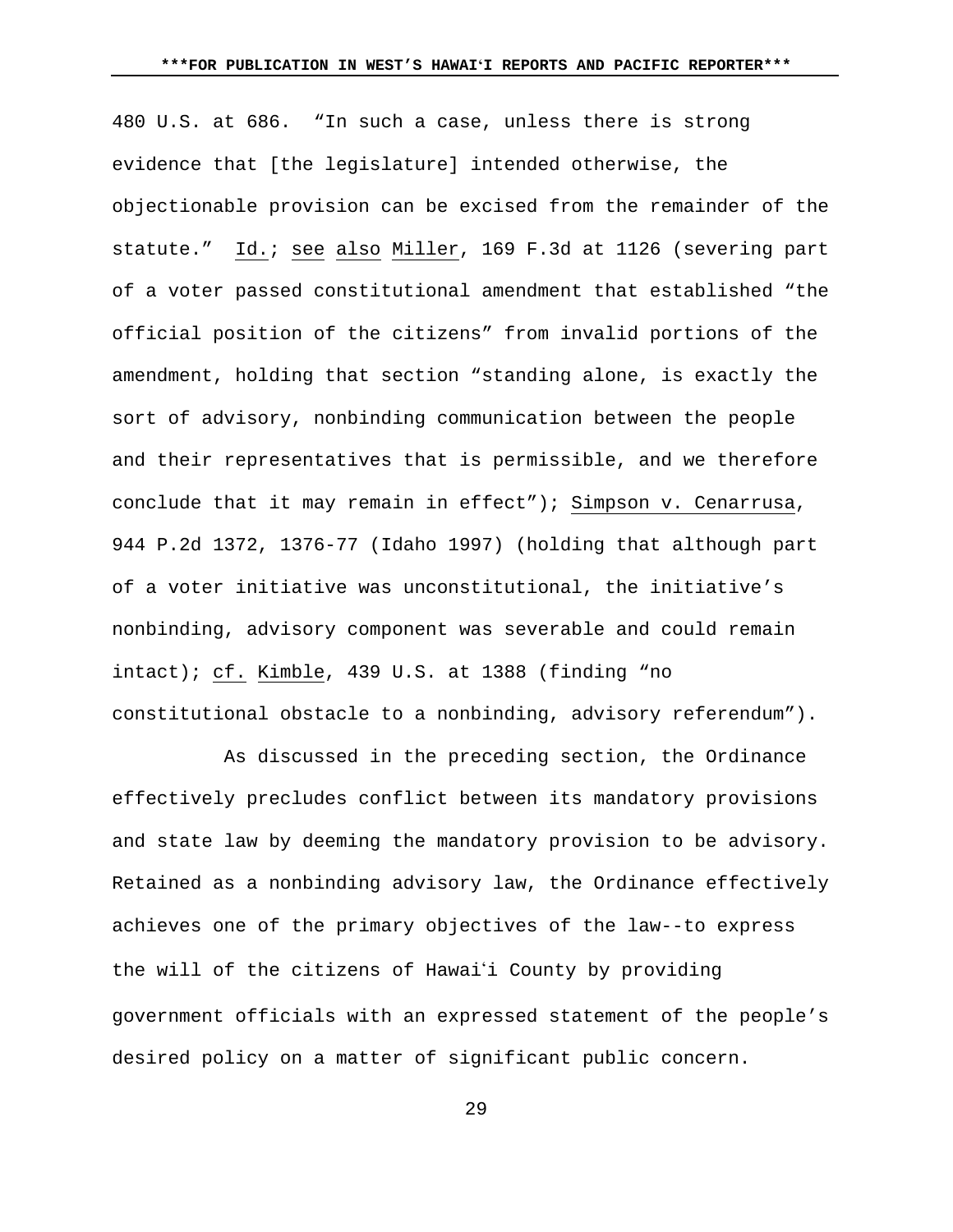Accordingly, after eliminating the conflict, the law "must be sustained." Tsutsui, 31 Haw. at 697.

Although the potential for conflict between the LLEP and state law is effectively eliminated by deeming its mandatory provisions to be advisory statements that express the will of the people, the Ordinance additionally provides that a provision that is nevertheless in conflict may be severed, leaving the rest of the LLEP intact.

In other words, if any conflict exists between the LLEP and state law after deeming its provisions advisory, the voters who enacted the LLEP intended that the conflicting provision be severed from the rest of the LLEP without affecting the remaining provisions. Consequently, although potential conflict between the Ordinance and state law is eliminated by deeming the mandatory directory provisions to be "advisory," the "severability" provision provides an additional basis to resolve any conflict, thus, further precluding the conclusion that the entirety of the Ordinance is preempted and invalid.

#### **3. "To the extent allowed"**

While the preceding two sections of the LLEP address the potential for conflict between any of the Ordinance's provisions and state law, the Ordinance additionally contains a provision in section 14-100, entitled "County prosecuting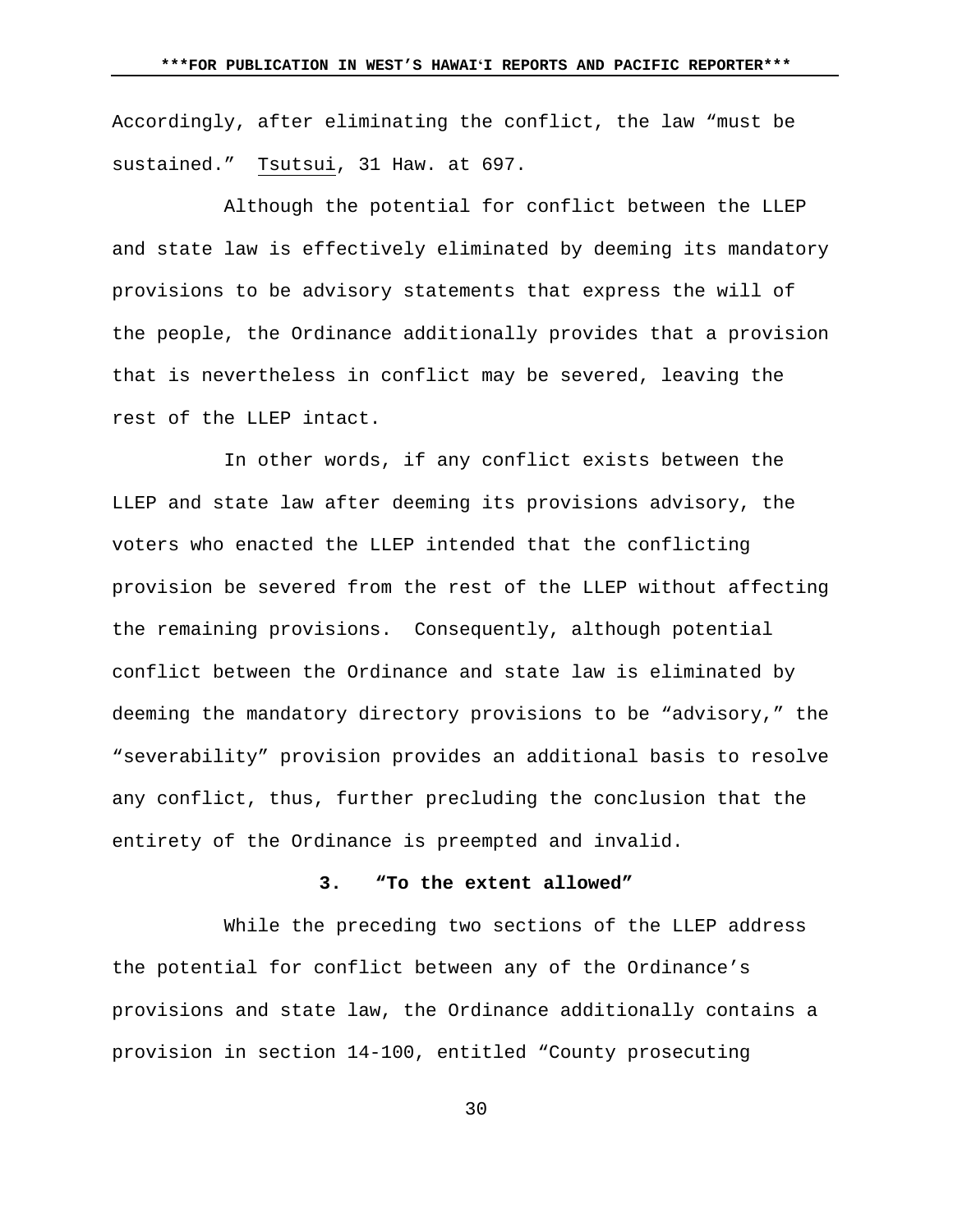attorneys," that prevents such conflict from occurring in the first instance. Section 14-100 provides the following:

#### **Section 14-100. County prosecuting attorneys.**

To the full extent allowed by the Constitution of the State of Hawaiʻi, the people, through their county government, request that neither the county prosecuting attorney nor any attorney prosecuting on behalf of the county shall prosecute any violations of the sections of chapter 712-1240 of the Hawaiʻi Revised Statutes regarding possession or cultivation of cannabis in a manner inconsistent with the Lowest Law Enforcement Priority, as described in section 14-98 and 14-99 of this article; in cases where the amount possessed or grown is less than twenty four plants or the dried equivalent, possession for adult personal use shall be presumed.

### LLEP § 14-100 (emphases added).

The drafters of the LLEP and the voters appear to have recognized that a provision that directly circumscribes the prosecutor's ability to prosecute offenses under the Ordinance's purview--i.e., possession and cultivation of up to twenty-four cannabis plants by adults aged twenty-one and older--may conflict with the state constitution. Accordingly, this provision was expressly drafted as a "request" of the people, to be implemented only to the extent allowable under the Hawai'i Constitution. By the provision's express terms, where the people's request is not in accordance with the constitution, it is without legal effect. In expressly limiting the application of section 14-100 to the extent consistent with the state constitution, this section of the Ordinance effectively prevents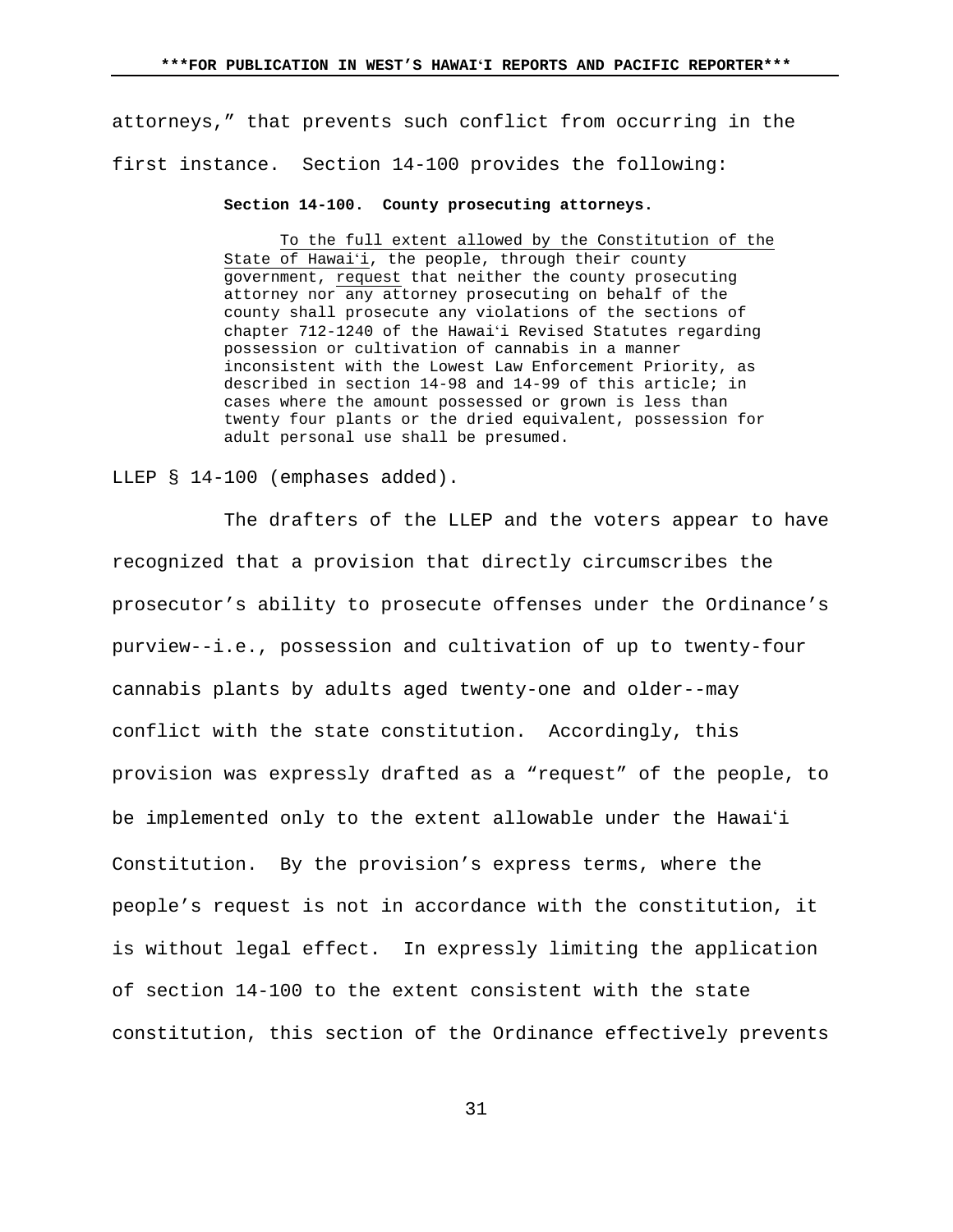any conflict between its provisions and the constitution. Additionally, because this provision does not mandate, nor prohibit, and instead only requests, it does not conflict with the constitution or state law, and thus the provision does not need to be rendered advisory or severed. Thus, in addition to the "advisory" and "severance" provisions, section 14-100 also precludes the potential for conflict with state law.

### **IV. Preemption Improperly Invoked to Invalidate LLEP**

The majority concludes the Ordinance is preempted under the second Richardson prong because the LLEP, even when deemed advisory, conflicts with state law governing the investigation and prosecution of alleged violations of the Hawai'i Penal Code. Majority at 14-16, 24-25. However, when deemed advisory, the LLEP does not require or prohibit action but merely serves as an expression of the people, and thus, the LLEP does not conflict with state law. Nevertheless, to the extent that any provision within the LLEP is found to conflict with state law, the Ordinance expressly provides that the conflicting provision shall be severed and that the rest of the LLEP shall remain in effect.

In Richardson, this court described the "general principles governing preemption" of local legislation as follows: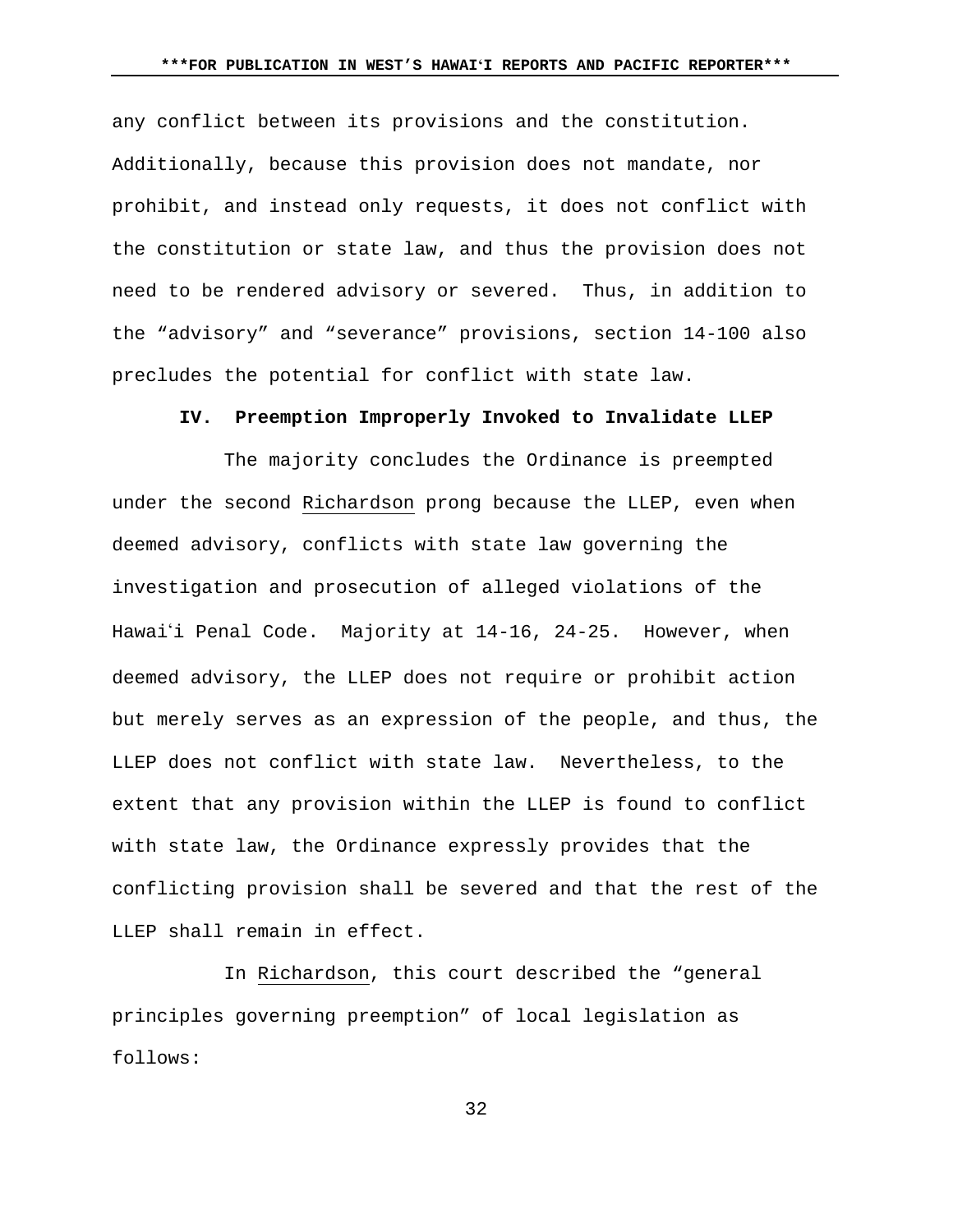If otherwise valid local legislation conflicts with state law, it is preempted by such law and is void.

A conflict exists if the local legislation duplicates*,*  contradicts*,* or enters an area fully occupied by general law, either expressly or by legislative implication.<sup>[[17](#page-32-0)]</sup>

Local legislation is "duplicative" of general law when it is coextensive therewith.

Similarly, local legislation is "contradictory" to general law when it is inimical thereto. . . .

Finally, local legislation enters an area that is *"*fully occupied" by general law when the Legislature has expressly manifested its intent to "fully occupy" the area, or when it has impliedly done so . . . .

Richardson, 76 Hawaii at 60-61, 868 P.2d at 1207-08 (quoting Sherwin-Williams v. City of Los Angeles, 4 Cal. App. 4th 893 (Cal. 1993)) (emphases in original). These principles were subsequently applied and further clarified by this court in Pacific International Services Corp. v. Hurip, 76 Hawai'i 209, 215, 873 P.2d 88, 94 (1994).

In Hurip, this court applied the principles elucidated in Sherwin-Williams within the Richardson preemption test to determine whether a county ordinance was preempted by state

 $\overline{a}$ 

<span id="page-32-0"></span>In this jurisdiction, an ordinance that "enters an area fully occupied by general law" may be preempted under the first prong of the Richardson test, which applies if an ordinance "covers the same subject matter embraced within a comprehensive state statutory scheme disclosing an express or implied intent to be exclusive and uniform throughout the state." Richardson, 76 Hawai'i at 62, 868 P.2d at 1209.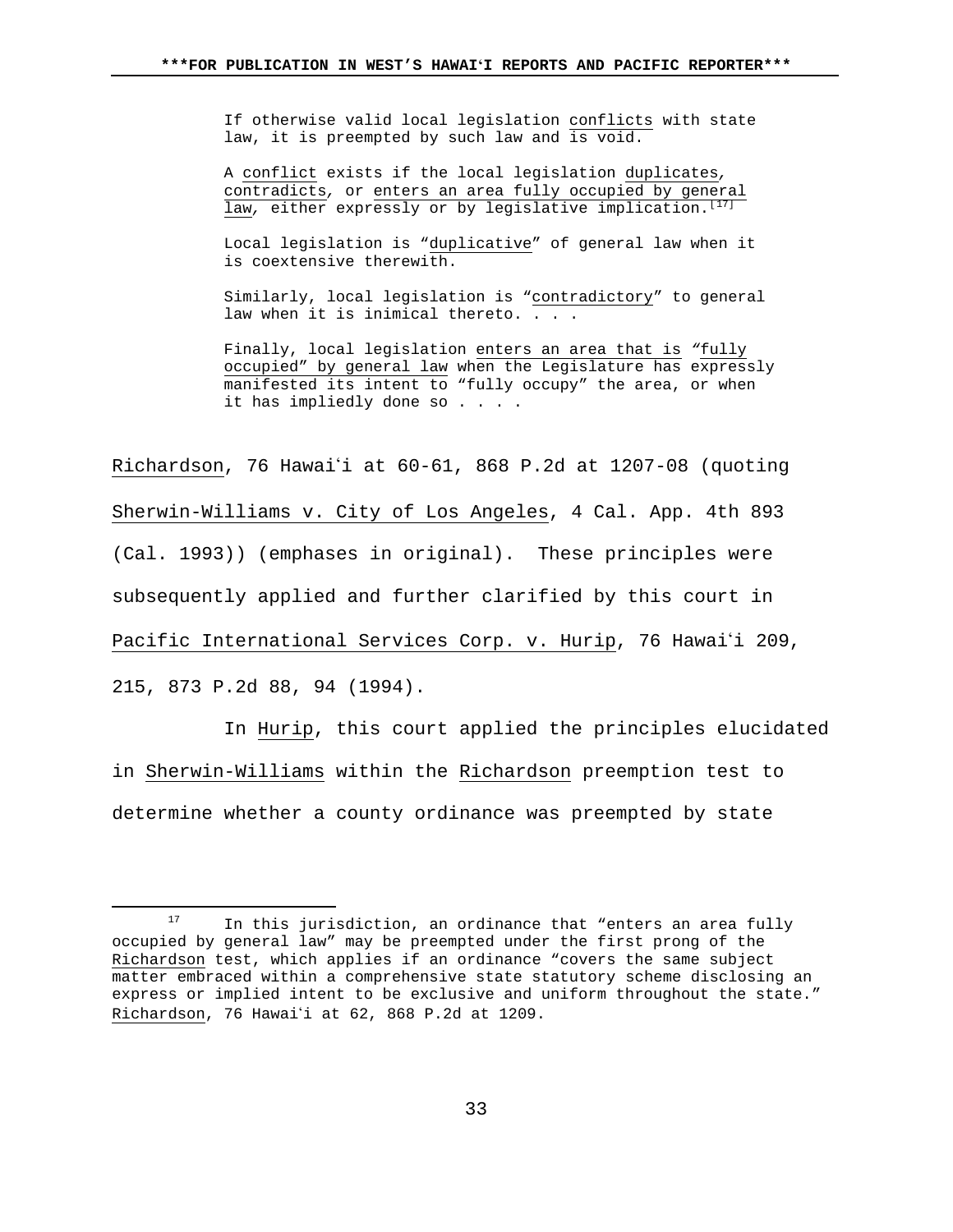law.<sup>18</sup> In evaluating whether the ordinance conflicted with state law and was thus preempted under the second Richardson prong, this court noted that a conflict exists when an ordinance is inimical to a state law and explained that an "ordinance is 'inimical to' a state statute when it 'prohibit[s] what the statute commands or command[s] what [the statute] prohibits.'" Id. at 215 n.9, 873 P.2d 94 n.9 (quoting Sherwin-Williams, 4 Cal.4th at 902); Waikiki Resort Hotel, Inc. v. City & Cnty. of Honolulu, 63 Haw. 222, 241, 624 P.2d 1353, 1366 (1981) ("A test to determine whether an ordinance conflicts with a statute is whether it prohibits what the statute permits or permits what the statute prohibits."). In Hurip, the court concluded that the ordinance was "not 'contradictory' or 'inimical' to [state law] and therefore [was] not preempted on the basis that it is in conflict therewith." See Hurip, 76 Hawai'i at 219, 873 P.2d at 98.

Accordingly, under the "general principles of preemption" set forth in Sherwin-Williams and discussed by this

 $\overline{a}$ 

<span id="page-33-0"></span>In Hurip, this court evaluated whether a Honolulu Revised ordinance was preempted by state law under the Richardson two-prong preemption test. Id. at 215, 873 P.2d at 94. The court first concluded that although the state law at issue was intended to be "uniform," it was not intended to be "exclusive" throughout the state, and thus it did not "fully occupy" the pertinent area of law. Id. at 216, 873 P.2d at 95. Consequently, the court concluded that the ordinance was not preempted under the first prong of the Richardson test. Id. at 218, 873 P.2d at 97.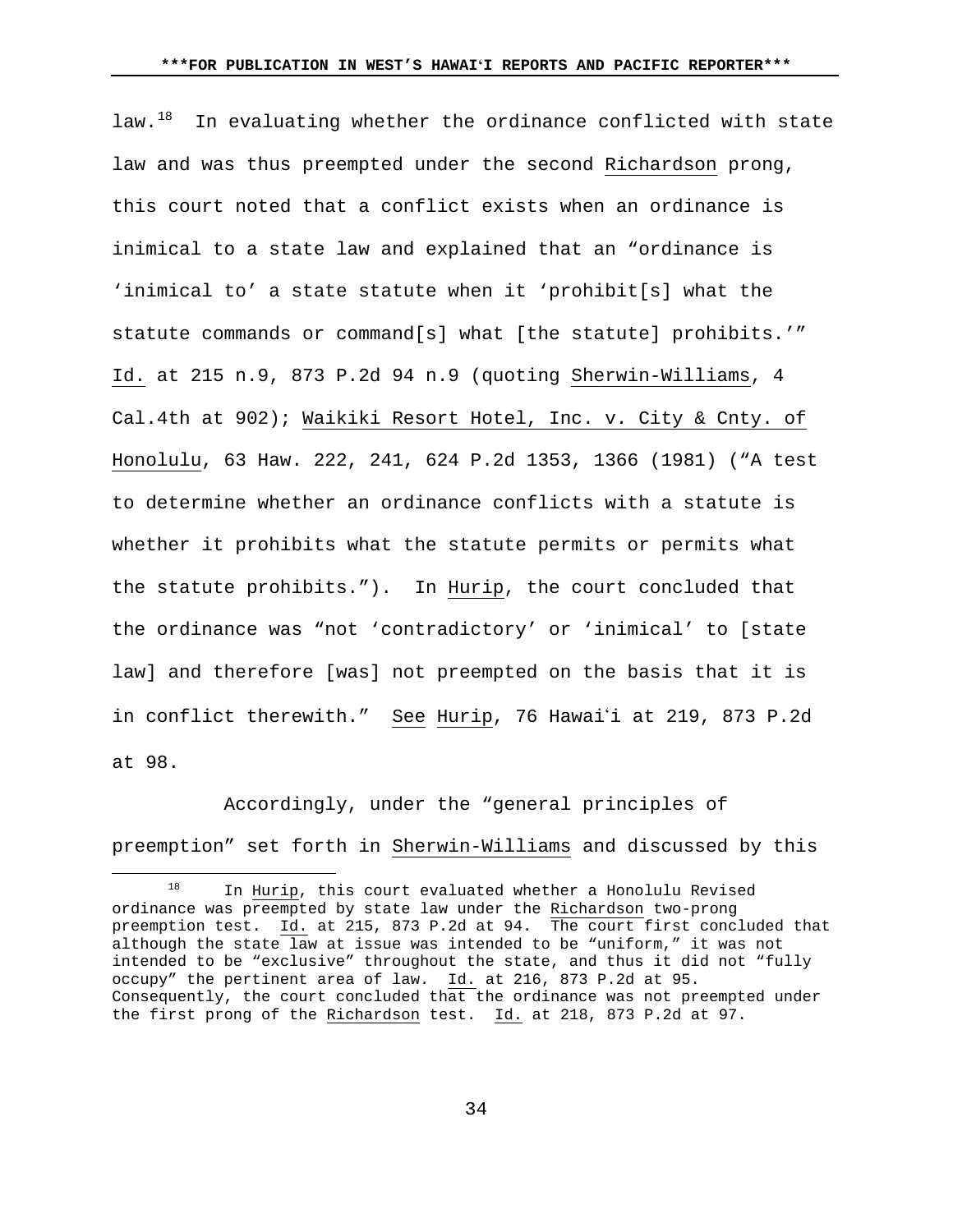court in Richardson and Hurip, a conflict between the LLEP and state law may occur if (1) the LLEP duplicates or is coextensive with state law or (2) the LLEP is inimical to state law because the Ordinance prohibits what a statute commands or commands what a statute prohibits.

Here, when deemed advisory, the LLEP's provisions are not coextensive with the Hawaii Penal Code or the Hawaii Uniformed Controlled Substances Act. Whereas the Penal Code and Uniformed Controlled Substances Act establish criminal offenses, the LLEP does not establish offenses nor does it negate those prescribed by state law. Instead, the LLEP, deemed advisory, expresses the people's desire on how their county government prioritizes the enforcement of a category of offenses established by state law. For these reasons, the LLEP's provisions, when advisory, do not prohibit what the Hawai'i Penal Code or Uniformed Controlled Substance Act commands, nor commands what these state laws prohibit. Thus, because the Ordinance does not duplicate state law, nor is it inimical to state law, the LLEP is not preempted on the basis that it is in conflict with state law governing the investigation and prosecution of alleged offenses of the Hawai'i Penal Code and HRS Chapter 329. See Hurip, 76 Hawai'i at 219, 873 P.2d 98.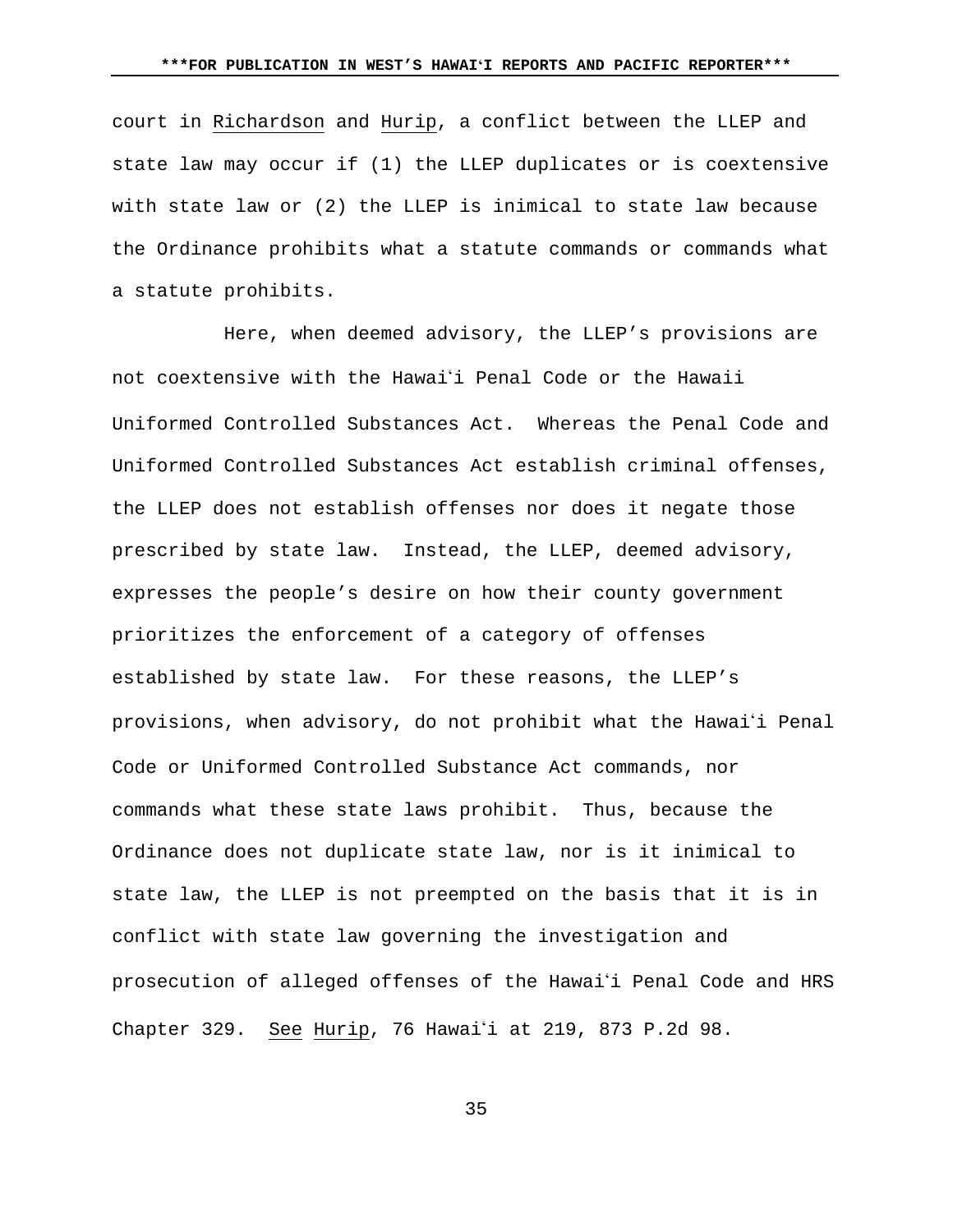Further, the "advisory" provision does not require the defendants to fix or correct the Ordinance, nor does the application of the "advisory" provision render the Ordinance's provisions "enforceable." Instead, as advisory statements, the Ordinance's provisions are neither implemented nor acquire binding legal effect. Thus, the majority's conclusion that the "advisory" provision may not be given effect because "no part [of the Ordinance] is amenable to implementation by the Defendants" misapprehends the operation of the provision. Majority at 24. Giving effect to the advisory provision is not dependent upon whether the mandatory provisions of the Ordinance may be implemented, rather, it is because the mandatory provisions may not be implemented that the advisory provision of the LLEP is invoked and becomes operative. Accordingly, because the LLEP, when deemed advisory, is not coextensive or inimical to state law, the majority's application of the preemption doctrine to invalidate the LLEP is incorrect.

Even assuming that a provision of the LLEP is found to conflict with state law after the advisory provision is given effect, the Ordinance expressly provides that the offending provision is to be severed from the LLEP. LLEP § 14-105. The inclusion of a severability clause establishes a presumption that "the objectionable provision can be excised from the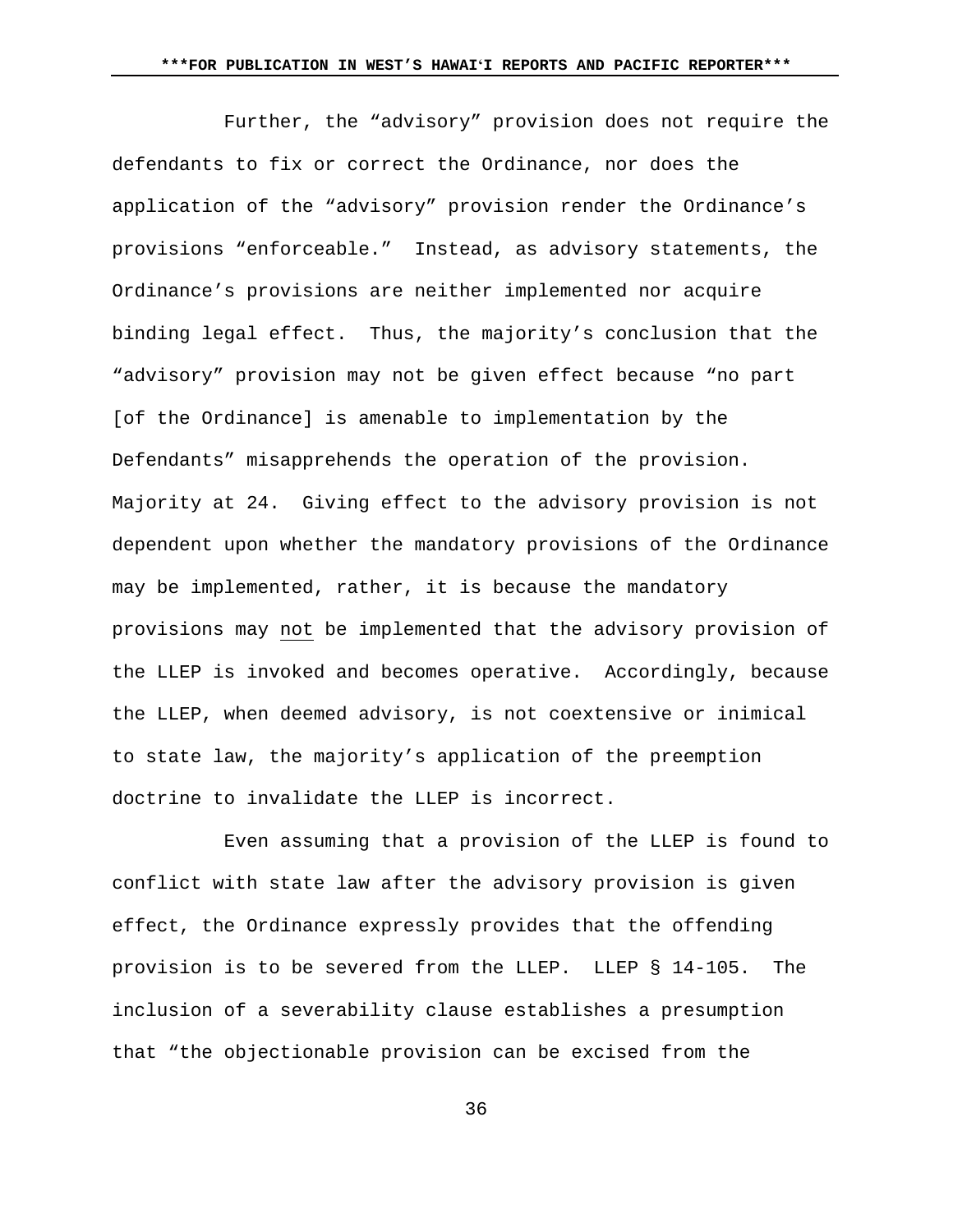remainder of the statute." Alaska Airlines, Inc., 480 U.S. at 686; see also Matosantos, 267 P.3d at 607; Miller, 169 F.3d at 1126 (severing part of a voter passed constitutional amendment that established "the official position of the citizens" from invalid portions of the amendment, holding that section "standing alone, is exactly the sort of advisory, nonbinding communication between the people and their representatives that is permissible, and we therefore conclude that it may remain in effect"); Simpson v. Cenarrusa, 944 P.2d at 1376-77 (holding that although part of a voter initiative was unconstitutional, the initiative's nonbinding, advisory component was severable and could remain intact). Accordingly, even assuming, as the majority concludes, that the advisory provision "is not merely advisory" because it contains mandatory language, majority at 25-26, the offending clauses<sup>[19](#page-36-0)</sup> may be severed without affecting

 $\overline{a}$ 

(. . . continued)

<span id="page-36-0"></span> $19$  The majority concludes that the advisory provision is "not merely advisory" because the provision states "that the provision shall be implemented into law by whichever government branch has the power to implement it" and that "the council shall take all actions within their power to work with those branches of government to express the will of the people and encourage, support, and request the implementation of those provisions." Majority at 25-26. However, the grammatical structure of the provision indicates that neither clause is mandatory:

All provisions in this article shall only be implemented to the full extent that the Constitution of the State of Hawai'i and the Hawai'i Revised Statutes allows, and in the event, and only in the event, that a court of competent jurisdiction determines that any provision in any section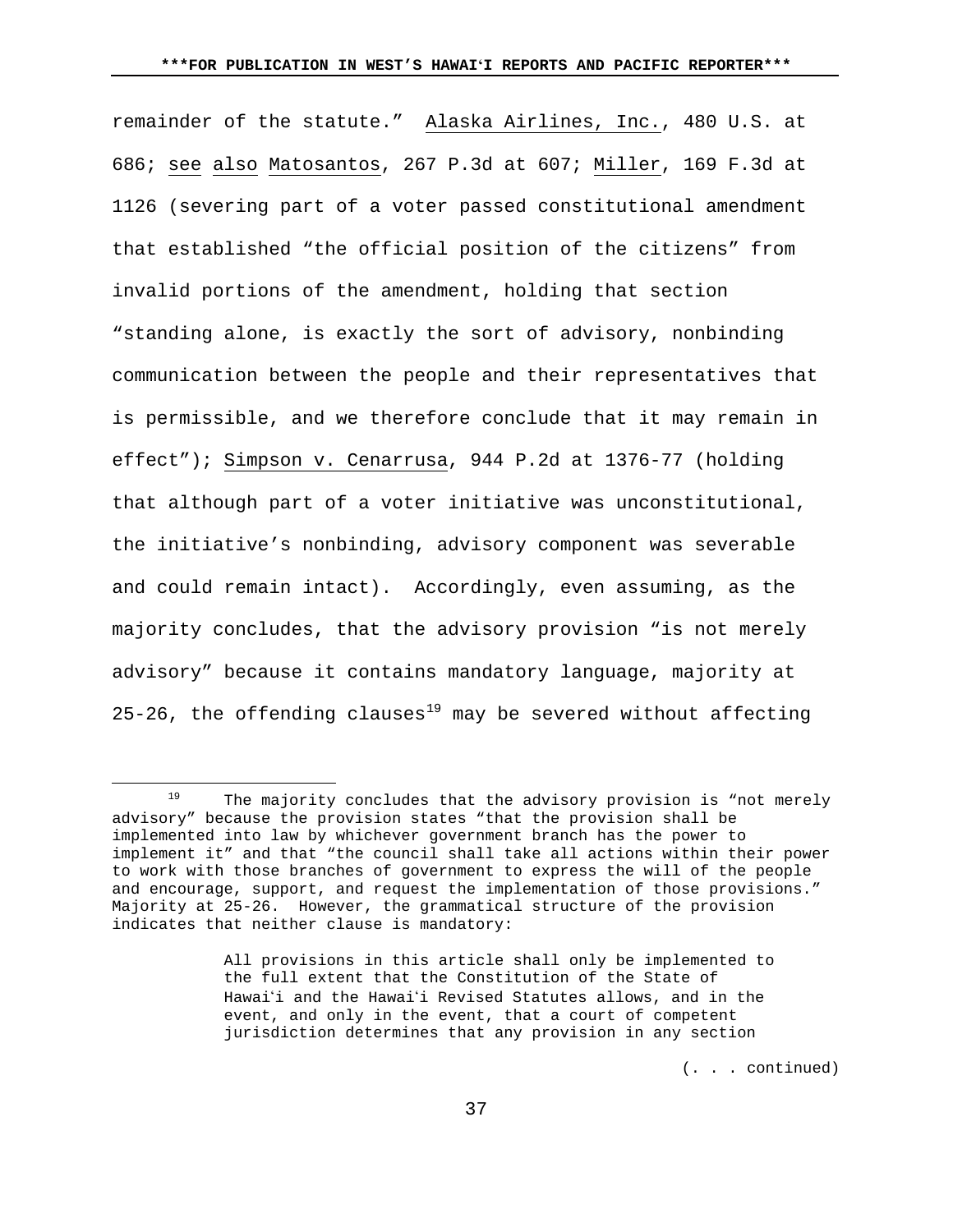the remainder of the Ordinance. See LLEP § 14-105. Thus, the "mandatory" clauses within the advisory provision are severable and thus may not serve as a basis to preempt and invalidate the entire Ordinance.

The majority additionally posits that the advisory provision contains language that "creates confusion regarding the duties of government officials." Majority at 26. Assuming arguendo, that the nonbinding advisory or severed provision creates confusion, it is nevertheless not a basis to preempt or

(continued . . .)

Ĩ.

of this article may not be directed by voter initiative or by action of the council, then

that specific mandatory provision only shall be deemed advisory and expression of the will of the people

> that the provision shall be implemented into law by whichever government branch or official who has the power to implement it,

and

that the council shall take all actions within their power to work with those branches of government to express the will of the people and encourage, support, and request the implementation of those provisions.

LLEP § 14-104 (emphases added and formatting modified). Thus, it is clear that the first clause--i.e., "that the provision shall be implemented into law"--is not mandatory, but rather is an "expression of the will of the people that" the mandatory provision(s) that was deemed advisory be implemented by the government branch that has the power to do so. Similarly, the second clause should be read as an "expression of the will of the people" that the council take all actions within their power to work with and support those branches who have the power to implement the advisory provisions.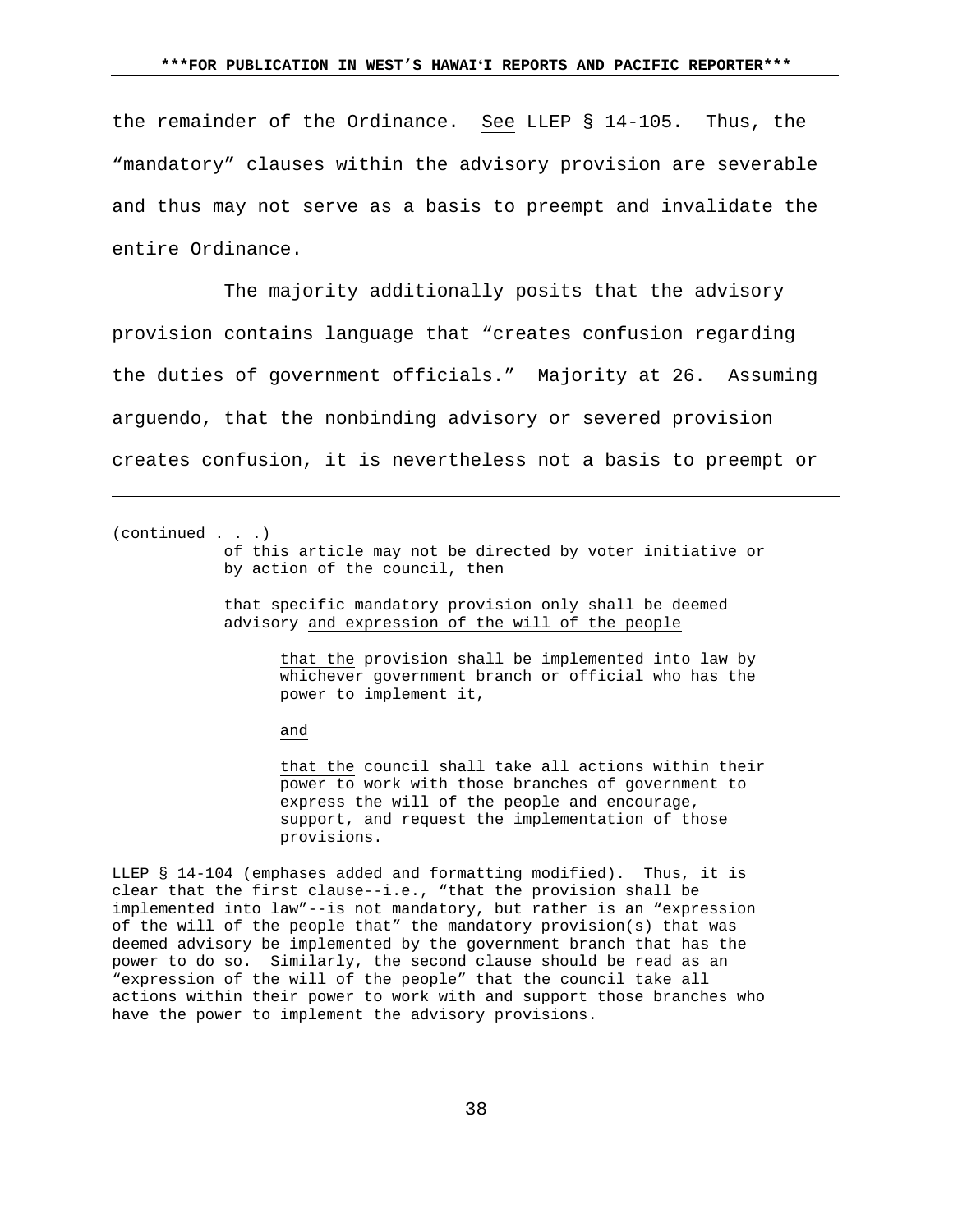invalidate a law under the Richardson analysis or by the application of principles of statutory construction. Rather, it is well established that when an ambiguity exists--i.e., when "there is doubt . . . or uncertainty of an expression used in a statute"--the court examines the context of the ambiguity "in order to ascertain [its] true meaning." Awakuni v. Awana, 115 Hawaiʻi 126, 133, 165 P.3d 1027, 1034 (2007). Accordingly, to the extent that the "mandatory" clauses in the advisory provision are "confusing," the court's role is to resolve the ambiguity by examining the context in which the ambiguity is found to ascertain its meaning. See Awakuni, 115 Hawaiʻi at 133, 165 P.3d at 1034. Consequently, any potential confusion in a provision of the LLEP should be resolved by this court's interpretation of the ambiguous clauses. Here, even assuming the clauses in the advisory provision are ambiguous as contended by the majority, the ambiguity would be eliminated by severing the clauses from the Ordinance, and not by invalidating the entirety of the LLEP.

The majority also concludes that the "overarching mandate is the decriminalization of the adult personal use of marijuana." Majority at 20, 23-24. However, the majority's characterization of the Ordinance as having an "overarching mandate" to "decriminalize[e] [] the adult personal use of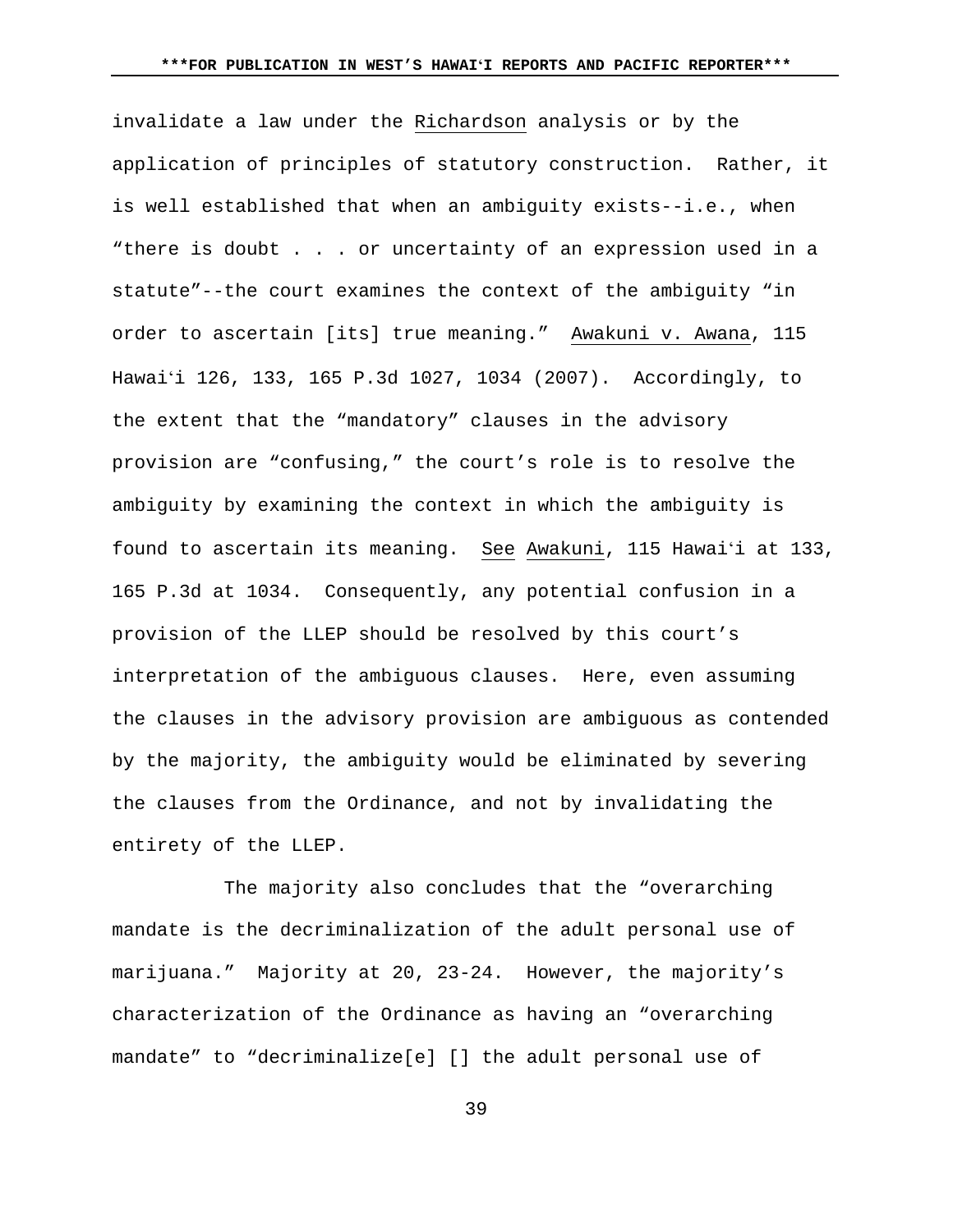marijuana" misapprehends the plain language of the LLEP, which manifests the dual purposes of the Ordinance. Specifically, as discussed supra, a primary objective of the Ordinance is to serve as an advisory statement expressing the will of the people that its provisions be implemented by the government branch that may have the power to do so. The LLEP therefore, does not have a single overarching mandate and, instead, the Ordinance, by its own prescribed terms, serves to express the will of the citizens of Hawai'i County that their government prioritize and allocate its limited resources on serious crimes and other public needs, including education and health care.

## **V. Conclusion**

A court should act cautiously when reviewing a facial constitutional challenge. See Wilson, 122 F.3d at 699. To protect the will of the people, voter initiatives "must be liberally construed to facilitate, rather than to handicap, the people's exercise of their sovereign power to legislate." Allen, 459 A.2d at 1102-03. Thus, a court should "refrain from invalidating more of [a] statute than is necessary." Alaska Airlines, Inc., 480 U.S. at 684. This is especially true when the law not only has a severability clause but also expressly provides that any mandatory provisions contrary to law are to be deemed as advisory.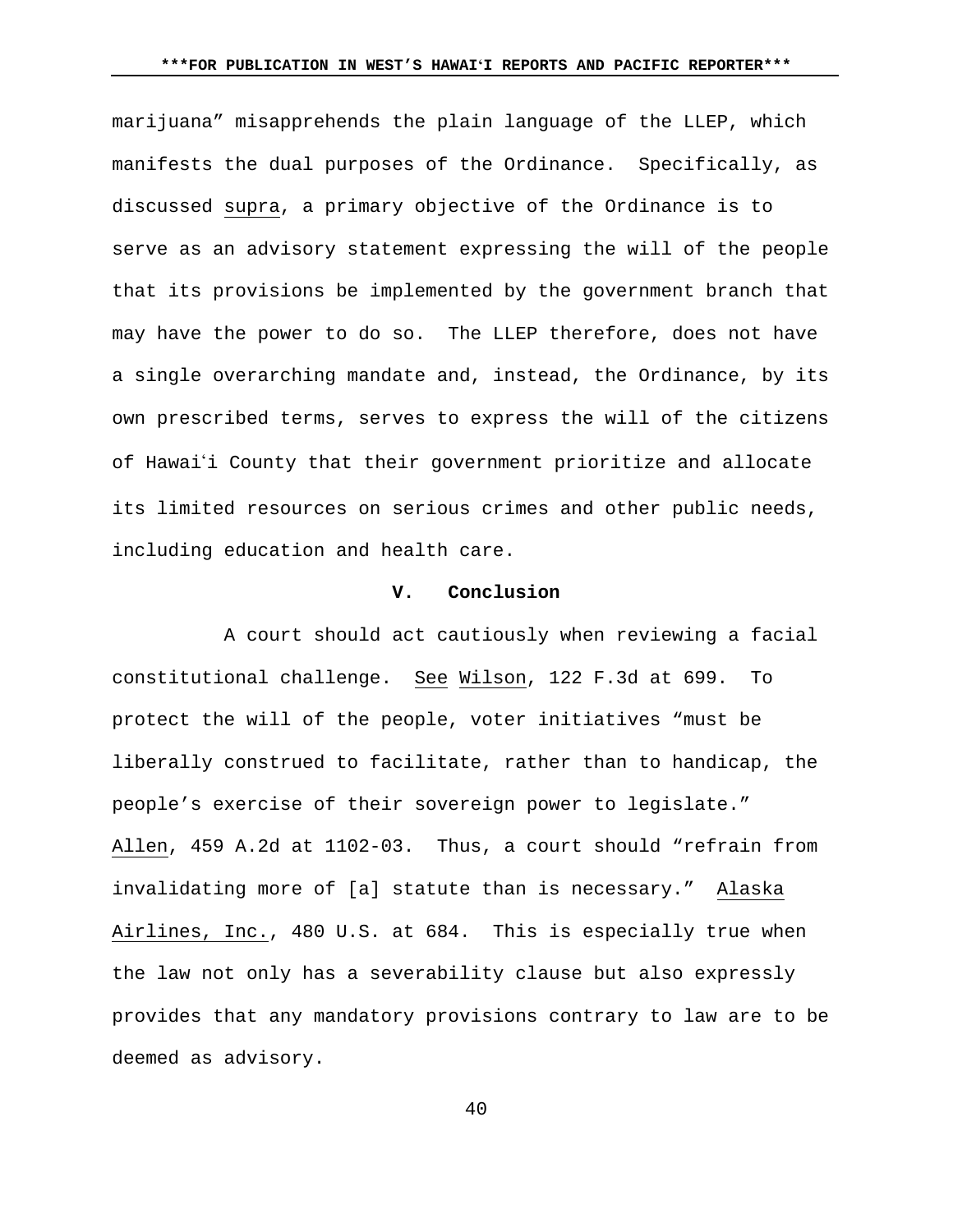Here, because application of the Ordinance's corrective provisions resolve the conflict between state law and the Ordinance, the Ordinance should be upheld. See Rossi, 889 P.2d at 571 (the law "must be upheld unless [its] unconstitutionality clearly, positively, and unmistakably appears"); see also Associated Home Builders etc., 557 P.2d at 477 ("It has long been our judicial policy to apply a liberal construction to [the initiative] power wherever it is challenged in order that the right be not improperly annulled. If doubts can reasonably be resolved in favor of the use of this reserve power, courts will preserve it." (quoting Mervynne, 189 Cal. App. 2d 558) (alteration omitted)).

Specifically, through the application of the Ordinance's "advisory" provision, the LLEP's mandatory provisions no longer conflict with state law governing the investigation and prosecution of offenses set forth in the Hawaii Penal Code and the Uniform Controlled Substances Act. Indeed, it would be difficult to conceive of a situation where an initiative deemed to be solely advisory would be found to conflict with state law, as by their very nature, advisory initiatives require no action. Sawhney, supra, at 592. Moreover, the Ordinance expressly provides that any remaining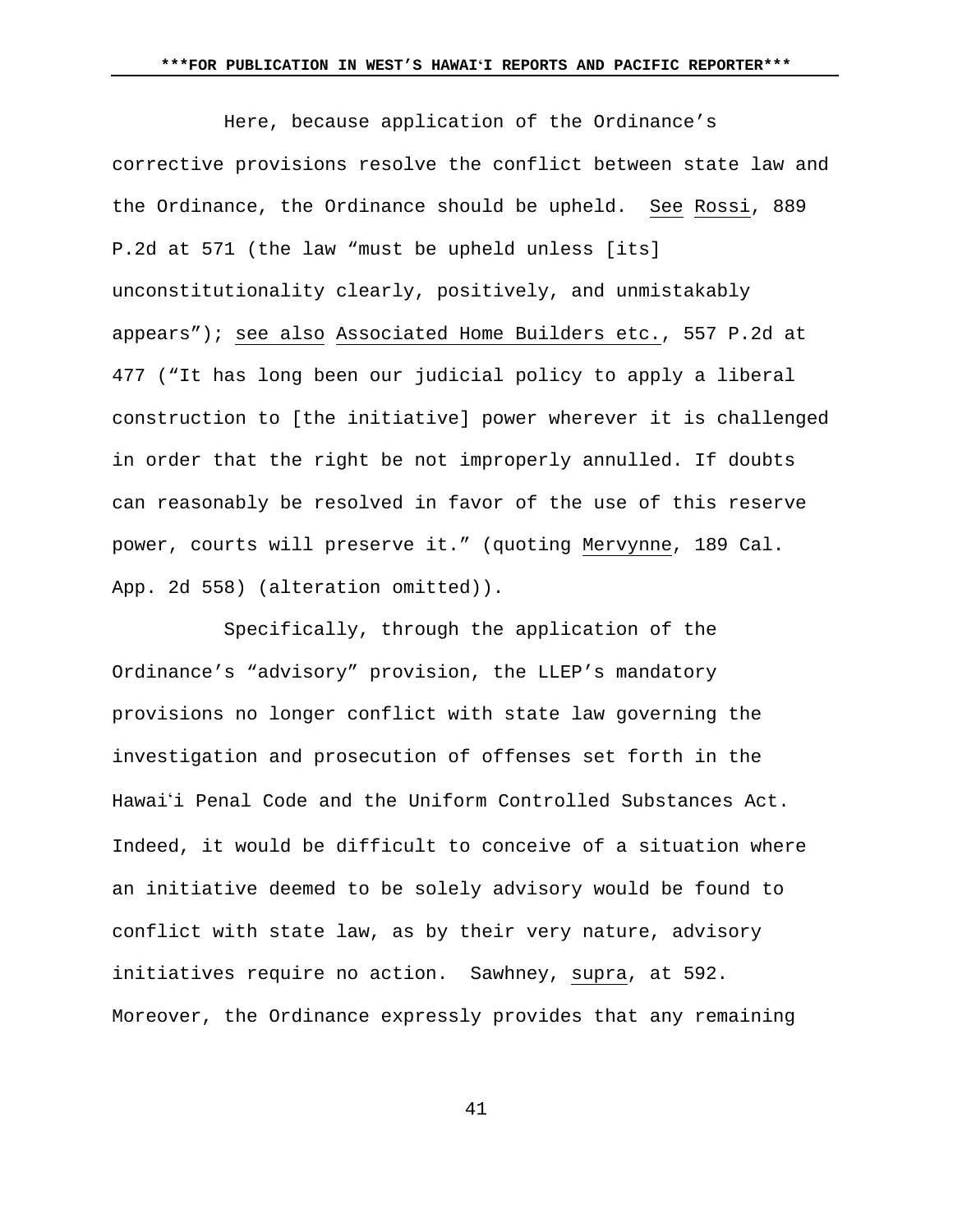provision that conflicts with state law may be severed from the Ordinance, leaving the remainder intact.

When the LLEP's provisions are deemed to be nonbinding advisory statements expressing the will of the people, they do not impose binding duties or obligations upon any parties but, rather, serve as broad policy statements. As a result, the LLEP remains as an express statement of the people's will that clearly reflects their preference on a single issue, and thus the LLEP retains an important utilitarian purpose. Accordingly, although certain provisions of the LLEP ostensibly conflict with state and county law, invalidation is neither proper nor necessary where the Ordinance specifically provides corrective measures that preserve one of the LLEP's primary objectives- expressing the will of the people.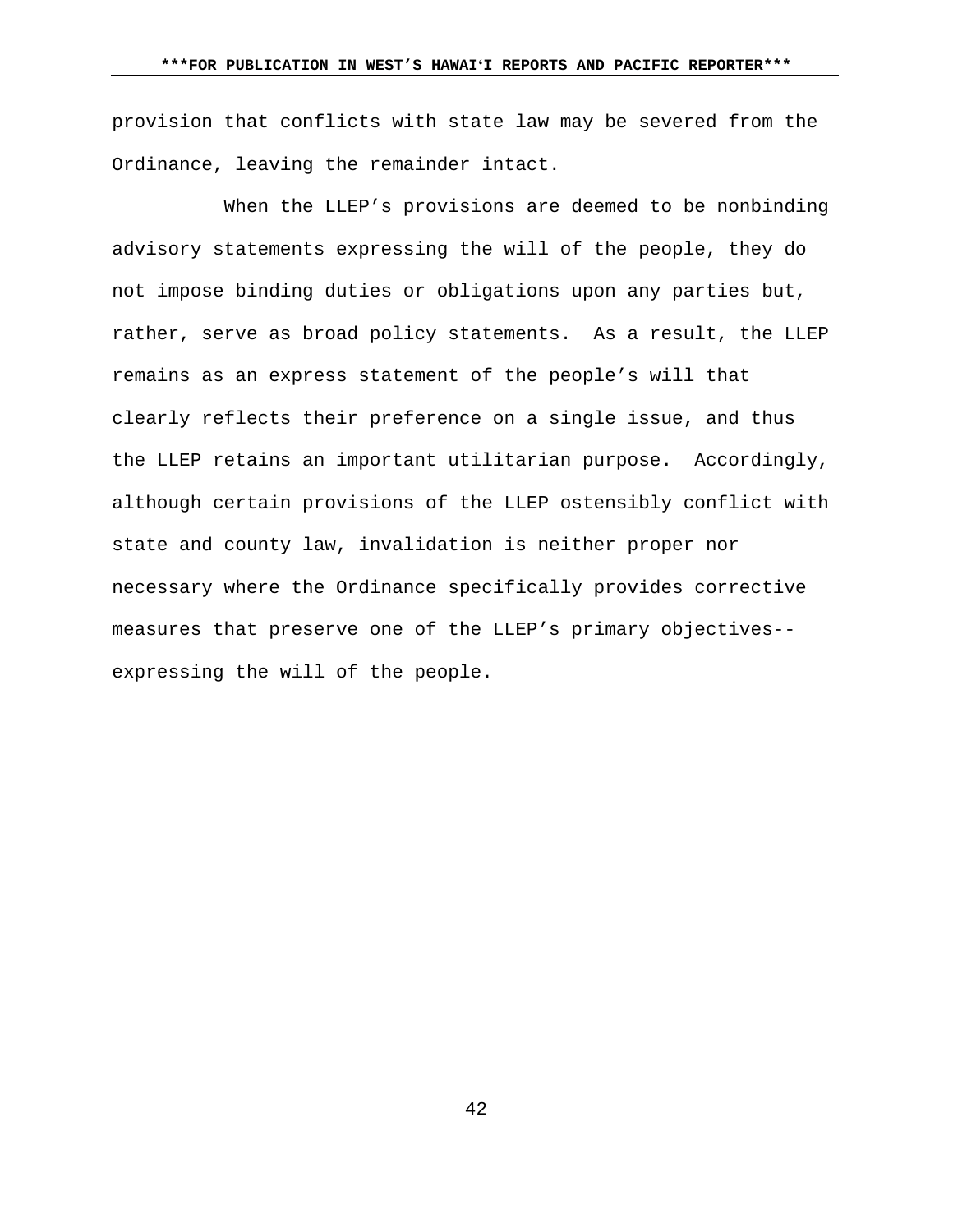Accordingly, I conclude that all mandatory provisions that would otherwise conflict with state law should be construed to be advisory.<sup>[20](#page-42-0)</sup> To the extent that the majority concludes that any non-advisory clause conflicts with state law, the majority should sever the offending clause, rather than invalidate the entirety of the LLEP. $^{21}$  $^{21}$  $^{21}$  Thus, I would affirm the ICA's judgment

 $\overline{a}$ 

<span id="page-42-1"></span><sup>21</sup> If the two clauses in Section 14-104, "Statutory and constitutional interpretation," contended by the majority to be mandatory or ambiguous are severed from the rest of the advisory provision, Section 14-104 would read as follows:

> All provisions in this article shall only be implemented to the full extent that the Constitution of the State of Hawai<sup>'</sup>i and the Hawai<sup>'</sup>i Revised Statutes allows, and in the event, and only in the event, that a court of competent jurisdiction determines that any provision in any section of this article may not be directed by voter initiative or by action of the council, then that specific mandatory provision only shall be deemed advisory and expression of the will of the people.

<span id="page-42-0"></span>The following provisions that would otherwise conflict with state law should be deemed advisory nonbinding statements expressing the will of the voters: Section 14-99, "Lowest law enforcement priority policy relating to the adult personal use of cannabis"; Section 14-101, "Expenditure of funds for cannabis enforcement"; Section 14-102, "Community oversight"; and, Section 14-103, "Notification of local, state, and federal officials."

It should be additionally noted that the following sections do not contain mandatory directives, and thus do not need to be deemed advisory: Section 14-96, "Purpose"; Section 14-97, "Findings"; Section 14-98, "Definitions"; Section 14-100, "County prosecuting attorneys"; and, Section 14-105, "Severability." See, e.g., Poe v. Hawaii Labor Relations Bd., 97 Hawaii 528, 540-41, 40 P.3d 930, 943-43 (2002)(statements within a statute's "Statement of findings and policy" section "do not impose binding duties"; they nevertheless "provide a useful guide for determining legislative intent and purpose").